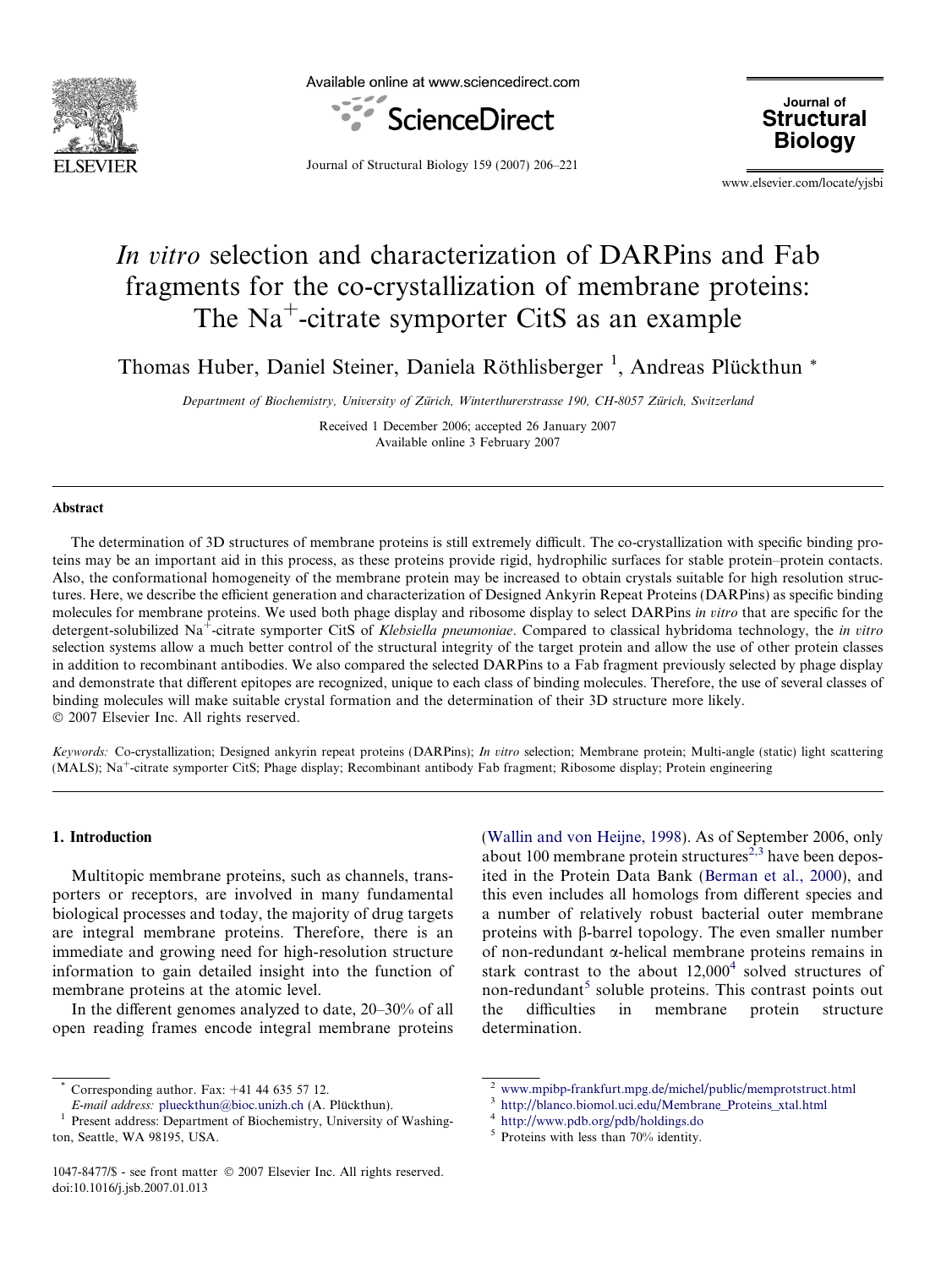## 1.1. Crystallization of membrane proteins

A major bottleneck in structure determination of membrane proteins is the production of high quality crystals. The difficulties are mainly attributed to the inherent protein flexibility and conformational inhomogeneity of the detergent-solubilized membrane protein–detergent complex. Additionally, the polar surface of those membrane proteins having only very short solvent-exposed loops cannot reach beyond the detergent layer wrapped around the hydrophobic surface, and therefore stable protein–protein contacts essential for crystal packing are not formed.

# 1.2. Co-crystallization

A relatively new approach to overcome these problems is the co-crystallization of membrane proteins with antibody fragments (reviewed in [Hunte and Michel, 2002\)](#page-14-0). For successful co-crystallization a stable complex of an antibody fragment bound to a structural epitope present in the native conformation of the membrane protein is needed. Thereby, the bound antibody fragment reduces the protein flexibility and increases the conformational homogeneity of the membrane protein–detergent complex since it recognizes—ideally—only the native and functional conformation of the membrane protein. This specificity can also be exploited during membrane protein purification to increase the homogeneity of the protein sample [\(Kleymann](#page-14-0) [et al., 1995\)](#page-14-0). Equally important, the bound antibody fragment provides additional polar surfaces to mediate stable protein–protein contacts for well-ordered crystal packing. However, this specificity comes at a cost: a new binding molecule fulfilling all the above requirements has to be generated for each membrane protein structure to be solved.

Published co-crystals of membrane proteins and antibody fragments include cytochrome c oxidase from Paracoccus denitrificans (PDB entries 1QLE/1AR1), cytochrome bc1 complex from Saccharomyces cerevisiae alone (PDB entries 1EZV/1KB9) and in complex with cytochrome c (PDB entry 1KYO), potassium channel KcsA from Streptomyces lividans (PDB entries 1K4C/ 1K4D/1R3I/1R3J/1R3K/1R3L/2BOB/2BOC), and the ClC chloride channel from Escherichia coli (PDB entries 1OTS/1OTT/1OTU). Interestingly, in all crystal structures the antibody fragment fills the gap between adjacent membrane proteins in the crystal lattice and mediates important protein–protein interactions for well-ordered packing.

## 1.3. Monoclonal antibodies

In all published examples the antibody fragments used for co-crystallization were ultimately derived from monoclonal antibodies, and Fab fragments were either produced by proteolysis of the IgG or the antibody fragment genes from hybridomas were cloned and expressed in E. coli.

Several fundamental problems are encountered, however, in the generation of monoclonal antibodies with the desired properties from animals. When the solubilized membrane protein is injected into the animals, the detergent is diluted and the further fate of the protein and its conformational integrity cannot be controlled. The use of adjuvants such as mineral oil casts an additional shadow of doubt on maintaining the native structure for a long time. The membrane protein is processed by antigen-presenting cells and at the same time, some molecules need to be bound to IgM on the surface of B-cells, which triggers the antibody response in the animal. It is at least doubtful whether the conformational epitopes would still be intact at this stage, unless the protein is very stable. Subsequent screening of hybridomas for reactivity with the native state of the protein will detect those antibodies that bind to epitopes present in the folded structure—if such antibodies have been elicited at all. However, when producing antibodies against less rigid molecules, e.g. GPCRs, it is highly likely that most binders that do crossreact with the native protein will be directed against exposed N- or C-terminal tails [\(Niebauer et al., 2006](#page-15-0)) or extracellular compact domains, rather than that binders recognize the loops connecting the helices in their native conformation. If the protein denatures during the immunization process, many ''real'' conformational epitopes will be lost and conformation-specific antibodies are not found.

#### 1.4. Our approach

Here, we demonstrate the use of in vitro selection methods to overcome the above limitations and we report a fast downstream screening process to efficiently identify suitable binding partners of membrane proteins for co-crystallization. After we showed in a previous study that conformation-specific, high-affinity antibody Fab fragments that bind to the detergent-solubilized  $Na<sup>+</sup>$ -citrate symporter CitS can be generated by phage display (Röthlis[berger et al., 2004\)](#page-15-0), we now expand this approach to another selection system as well as to another class of binding proteins. With the use of a different class of binding proteins the shape of the binding module can be varied and we intended by using different binding molecules to obtain binders to different epitopes. Both factors can lead to different crystal packing, which should clearly increase the chance of crystal formation suitable for high resolution structure determination.

# 1.5. Recombinant Fab fragments and Designed Ankyrin Repeat Proteins

The two classes of binding proteins investigated and compared here are antibody Fab fragments and Designed Ankyrin Repeat Proteins (DARPins). The heterodimeric Fab fragment ([Fig. 1](#page-2-0)a) consists of the entire light chain ( $V<sub>L</sub>$  and  $C<sub>L</sub>$  domains) and the Fd fragment ( $V<sub>H</sub>$  and  $C<sub>H</sub>$ ) domains) of the heavy chain, which—in the format used in this study—are not disulfide-linked to each other  $(R\ddot{o}th$ [lisberger et al., 2004](#page-15-0)). The antigen binding site is formed by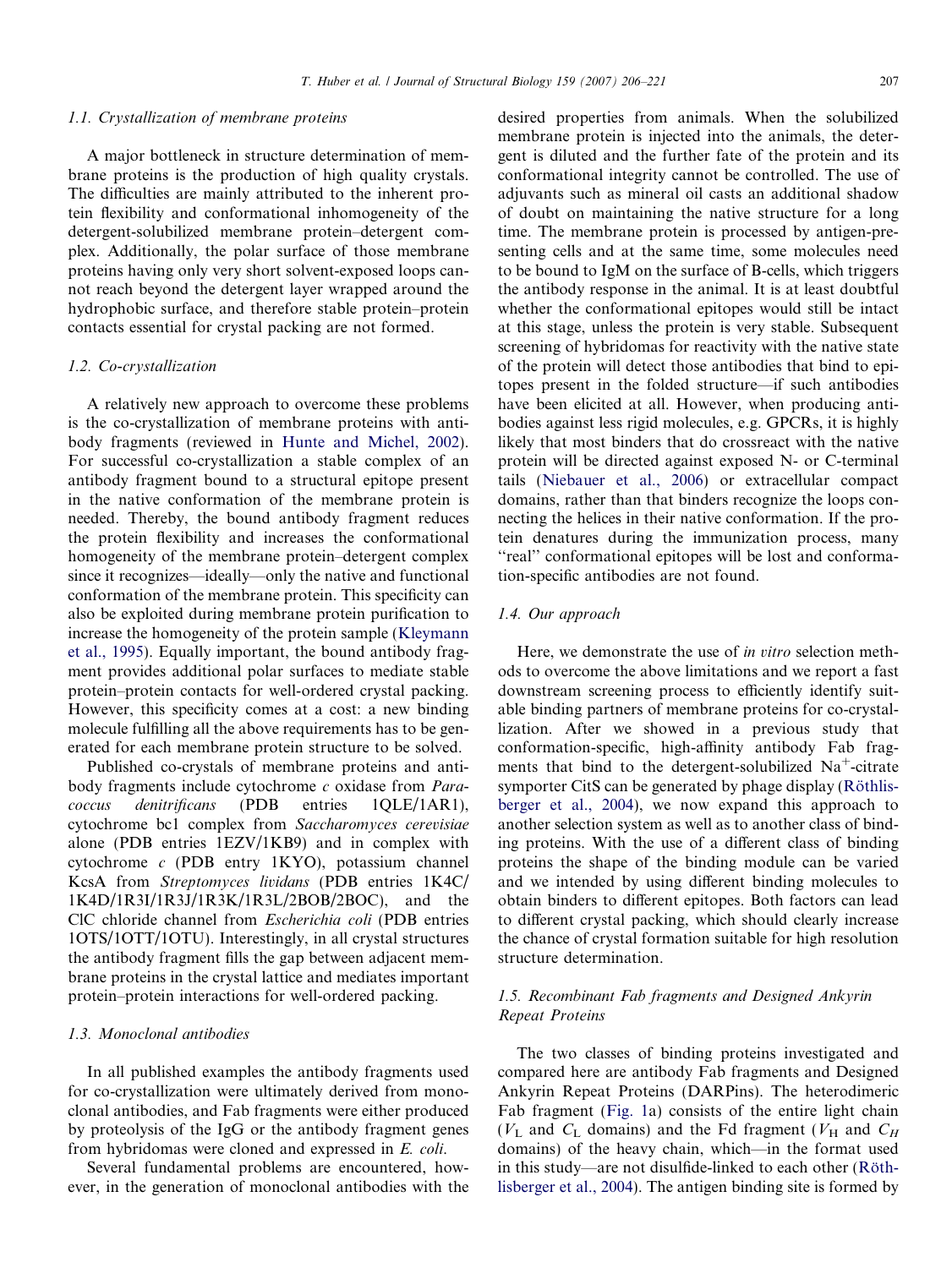<span id="page-2-0"></span>

Fig. 1. (a) Surface and corresponding cartoon representation of a Fab fragment. Left, side view where the binding site is on top. The surface of the light chain  $(V_L + C_I)$  is depicted in light grey and its binding site (CDRs) in red. The corresponding elements of the heavy chain  $(V_H + C_H)$  are dark grey and the CDRs are depicted in blue. In the cartoon representation, the two chains are colored green (light chain) and cyan (heavy chain). Right, top view on the binding site of the Fab fragment. (b) Surface and corresponding cartoon representation of an N3C consensus DARPin (PDB entry: 1MJ0). The variable positions are colored red in the surface representation. The individual repeats are colored differently in the cartoon picture. Side view (left) and top view (right) on the binding site. Figures were generated with PyMol [\(DeLano, 2002\)](#page-14-0).

the  $V<sub>L</sub>$  and  $V<sub>H</sub>$  domains and is constituted of three loops (complementarity determining regions, CDRs) from each domain, which are highly diverse in sequence and length. We have used a fully synthetic antibody library, based on the original HuCAL consensus design [\(Knappik et al.,](#page-14-0) [2000\)](#page-14-0), but limiting the library to the most stable and best expressing  $V_H$  and  $V_L$  frameworks ([Ewert et al., 2003\)](#page-14-0), which are randomized in all 6 CDRs and were used in the format of Fab fragments (Röthlisberger et al., 2004). Even though the in vitro selection by phage display and the subsequent preparation of milligram quantities of Fab fragments is possible, there are still good reasons to explore alternative frameworks. First, the Fab fragment contains four intramolecular disulfide bonds and can thus not be exposed to reducing conditions that some membrane proteins may require, and second, the preparation of Fab fragments for crystallization trials typically requires five to ten liters of E. coli culture. Finally, despite the variety of shapes of antibody binding sites, caused by the length and sequence variation of the CDRs, we have no information on how many different epitopes we actually targeted on a given detergent-solubilized integral membrane protein.

Ankyrin repeat proteins occur in all phyla and mediate important protein–protein interactions in all cell compartments ([Bork, 1993](#page-14-0)). Their modular structure is built from stacked, 33-amino acid repeats, each forming a  $\beta$ -turn followed by two antiparallel  $\alpha$ -helices and a loop connecting to the  $\beta$ -turn of the next repeat. Using a combination of sequence and structural alignments, potential interaction residues were identified in the  $\beta$ -turn and first  $\alpha$ -helix and were randomized in the library design, while conserved intra- and inter-repeat interactions characteristic for the ankyrin fold were preserved (Fig. 1b) ([Binz](#page-14-0) [et al., 2003\)](#page-14-0). Varying numbers of designed ankyrin repeats (typically 2 or 3) were cloned in between specialized Nand C-terminal capping-repeats which seal the hydrophobic core of a stack of the ankyrin repeats that are carrying the potential binding interface. These DARPins are termed N2C and N3C, respectively, denoting their internal repeat numbers. This procedure yielded libraries of DARPins with varying size of randomized interaction surface. Their members have very favorable biophysical properties, very high expression yields ([Binz et al., 2003](#page-14-0)) and have been selected for specific binding to soluble targets before [\(Binz et al., 2004](#page-14-0)).

#### 1.6. In vitro selection

The interest in rapid isolation of specific, high-affinity polypeptide binders against a broad range of target molecules lead to the development of different display technologies [\(Hoogenboom, 2005; Binz et al., 2005\)](#page-14-0). The underlying principle of all these display technologies is the linkage of phenotype and genotype. Thereby, specific binders with desired properties can be enriched from large collections of variants over several consecutive selection cycles. In the present study, phage display and ribosome display were used.

# 1.7. Phage display

The most widely used display technology is phage display, where the protein (phenotype) is displayed on the sur-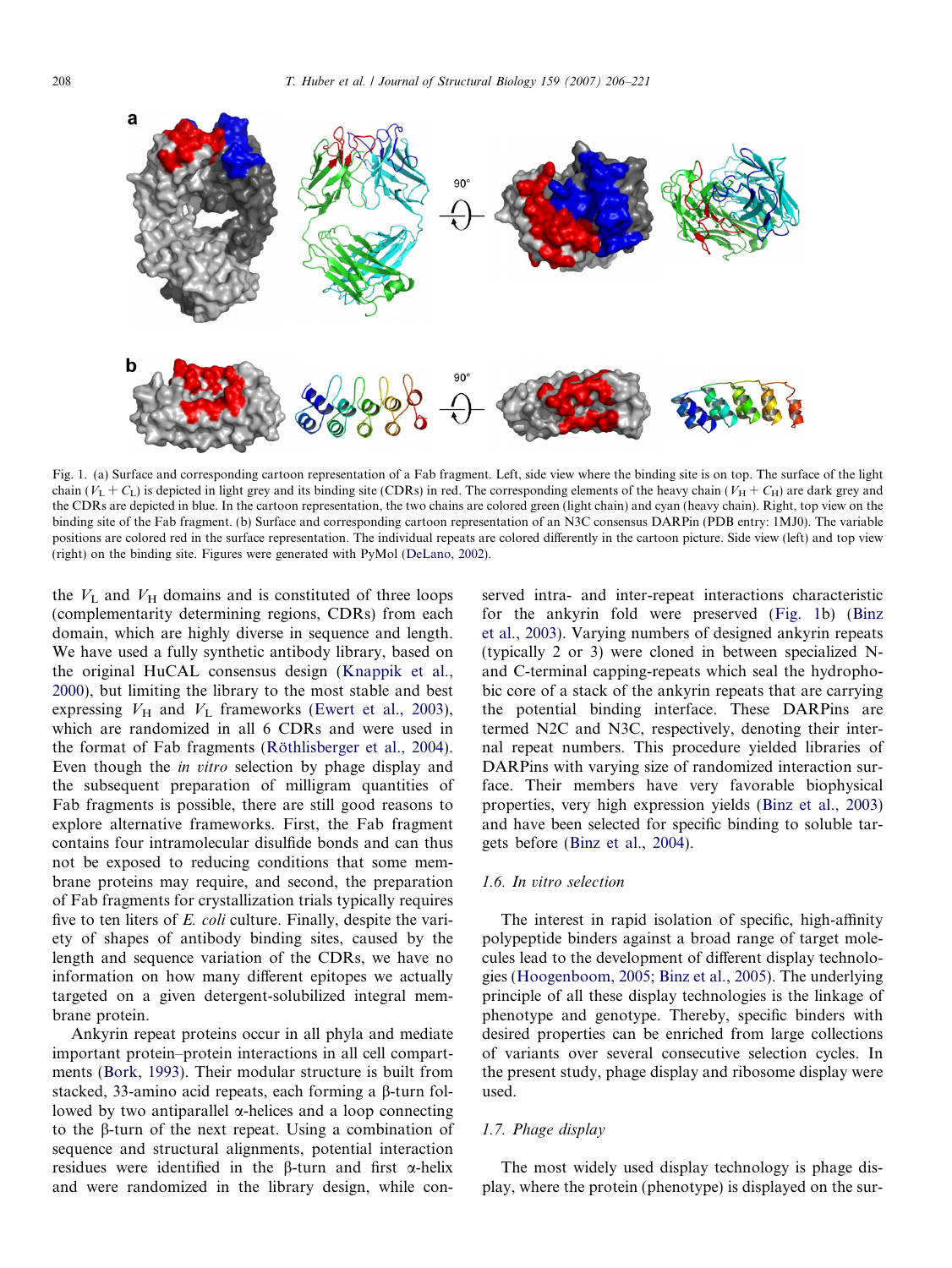<span id="page-3-0"></span>face of a filamentous phage particle while the respective DNA (genotype) is encapsulated inside ([Smith and Petre](#page-15-0)[nko, 1997; Hoogenboom, 2002\)](#page-15-0). The power of phage display lies in the robustness of the phage particle, which allows selections to be performed under a wide range of conditions, including the presence of many detergents. A limiting step in phage display, however, is the involvement of E. coli transformation, which restricts the diversity of the initial library to  $10^9 - 10^{10}$  members. In the case of affinity maturation, this in vivo step makes the iteration between random mutagenesis, repeated library construction and selection unattractive, as it is very laborious. Furthermore, the in vivo amplification of the phage particles can lead to a bias in selection due to growth advantage of certain clones. However, the assembly pathway of filamentous phages allows heterodimers (e.g. Fab fragments) to be displayed on the phage surface. A scheme of the selection cycle is depicted in Fig. 2a.

# 1.8. Ribosome display

To overcome the limitations caused by the involvement of living cells, ribosome display was developed as a completely *in vitro* display technology (Hanes and Plückthun, [1997](#page-14-0)). This method relies on the formation of a non-covalent ternary complex of mRNA (genotype), ribosome and nascent polypeptide (phenotype). These complexes are formed during in vitro translation, and therefore very large libraries of up to  $10^{14}$  members can be sampled (limited by the amount of cell-free translation extract used and the amount of diverse input DNA). The ease of introducing mutations during the selection cycle by methods such as error-prone PCR or DNA shuffling makes this display technology a very powerful tool for affinity maturation of binding proteins. The relatively low stability of the ternary complex narrows the range of selection conditions, but we show here that selection in detergent for binding to a solu-



Fig. 2. (a) Schematic representation of a phage display selection cycle. A phage library displaying variants of the protein of interest on the surface while having the respective gene encapsulated inside the phage particle is used for the binding selection on the immobilized target [1]. After formation of the complexes between the binding protein and the membrane protein, unbound phage particles are washed off [2]. The bound phages are eluted from the immobilized target by a pH shift  $[3]$  and used for the infection of E. coli. Phage particles are amplified  $[4]$  and can then be analyzed or used as input for the next selection round. (b) Schematic representation of a ribosome display selection cycle. An mRNA library encoding the proteins of interest without stop codon is translated in vitro [5]. After cooling, the translation yields stable ternary complexes of mRNA, ribosomes and nascent polypeptides. These complexes are used for the binding selection on the immobilized target [6]. After binding of the polypeptides to the membrane protein, unbound complexes are washed off [7]. The mRNA of the bound complex is eluted by dissociating the ribosomal complex with EDTA [8]. A reverse transcription reaction followed by PCR yields the genetic information of the selected clones [9]. The amplified genes can then be used as input for the next selection round starting with *in vitro* transcription [10] or cloned into plasmids for analysis.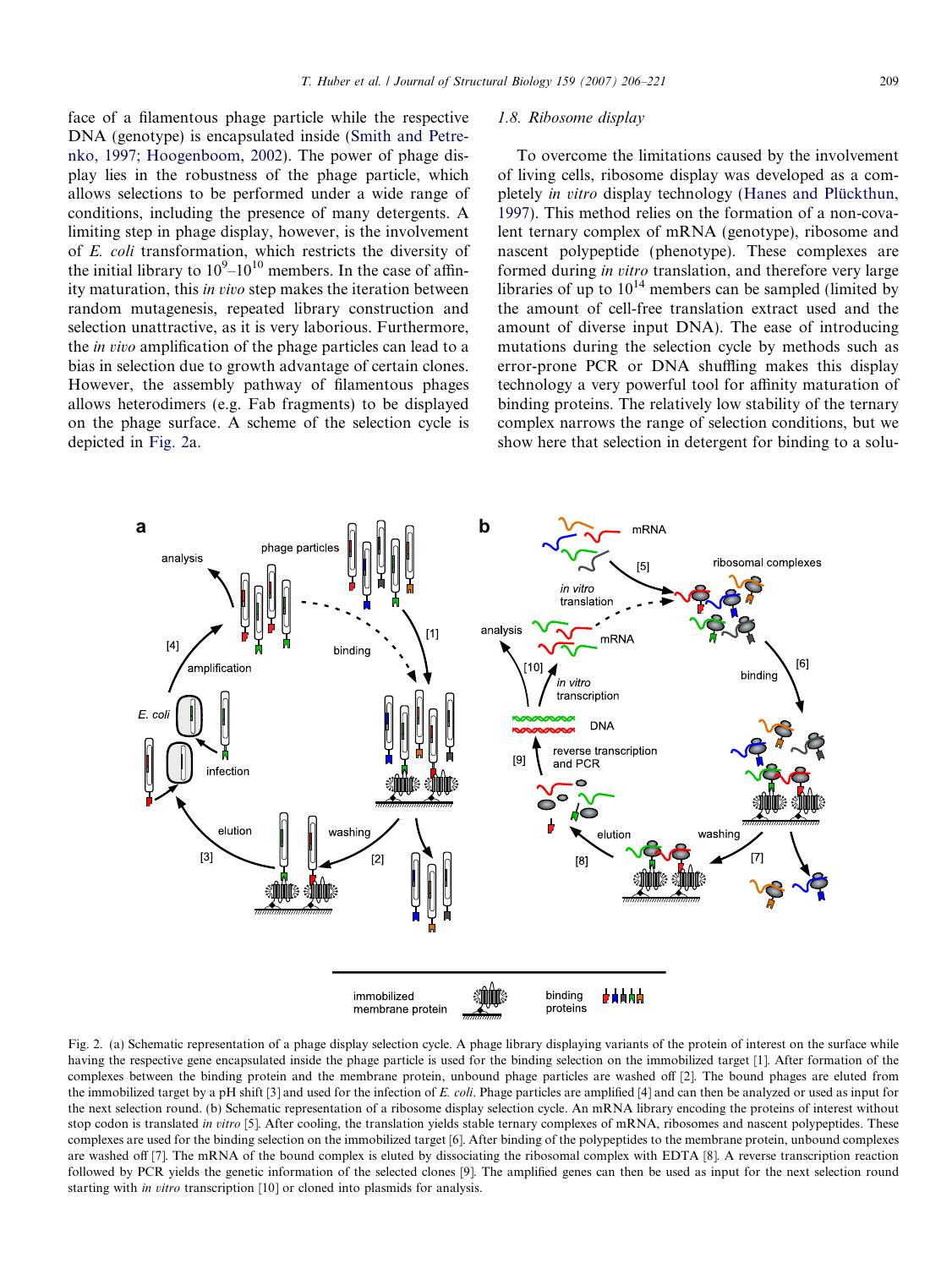<span id="page-4-0"></span>bilized membrane protein is possible. A scheme of the selection cycle is depicted in [Fig. 2b](#page-3-0).

## 1.9. Na<sup>+</sup>-citrate symporter CitS as model target

The model system used for this study is the  $Na<sup>+</sup>$ -citrate symporter CitS from Klebsiella pneumoniae, a typical integral membrane protein of the helix-bundle type. CitS has a predicted molecular mass of about 50 kDa and belongs to the family of 2-hydroxy-carboxylate transporters  $(2HCT)^6$ found exclusively in bacteria. Currently, almost 40 members of the 2HCT family are known [\(Sobczak and Lolk](#page-15-0)[ema, 2005](#page-15-0)). The determined hydropathy profile is highly conserved throughout the family, and it is assumed that all members of the 2HCT family share a common fold. However, no 3D structure is available so far for any member of the 2HCT family. CitS is responsible for citrate uptake during the anaerobic breakdown of citrate in K. pneumoniae which ultimately leads to ATP formation. CitS transports the citrate dianion  $(Hcit^{2-})$  in symport with two  $Na<sup>+</sup>$  ions and one  $H<sup>+</sup>$  ion across the membrane. A topology model of CitS was determined using PhoA fusions, site-directed Cys labeling, insertion of reporter proteins, and expression in an in vitro translation/insertion system [\(van Geest and Lolkema, 2000](#page-15-0)). According to this model, CitS consists of 11 transmembrane segments (TMS) with the N-terminus in the cytoplasm and the C-terminus in the periplasm and relatively short loops connecting the TMS (Fig. 3a). CitS is so far the only member of the 2HCT family that has been purified to homogeneity and functionally reconstituted into proteoliposomes ([Pos and](#page-15-0) [Dimroth, 1996](#page-15-0)). Therefore, it is assumed that CitS is in a functional state when detergent-solubilized. This is not only important for crystallographic studies of the membrane protein but is also crucial for successful in vitro selections.

There are certain advantages of using detergent-solubilized membrane proteins as targets for selection over the use of whole cells or reconstituted proteoliposomes. The advantages are the accessibility of both extracellular and intracellular epitopes, the higher monodispersity of the target, and the simplification of the selection procedure. Nevertheless, it must be kept in mind that the detergent may also shield regions (epitopes) of the membrane protein and that the membrane protein might, at least in principle, adopt a non-functional conformation.



Fig. 3. (a) Simplified topology model of CitS. It contains 11 transmembrane segments, with the N-terminus (N) in the cytoplasm and the Cterminus (C) in the periplasm. The segments Vb and Xa are thought to extend into the membrane. The segment AH is an amphipathic surface helix. This figure is adapted from [Sobczak and Lolkema \(2005\)](#page-15-0). (b) Schematic representation of the three CitS constructs with corresponding annotation used in this study. The length of the boxes is proportional to the actual length of the protein chain.

# 2. Materials and methods

# 2.1. Protein expression and purification

## 2.1.1. Na<sup>+</sup>-citrate symporter CitS from K. pneumoniae

CitS containing an N-terminal His tag. The amino acid sequence  $M-G-(H)_{10}$  was fused to the N-terminus of the full length CitS (M83146, aa M1-I446) in the vector  $pET16b$  (the expressed protein is termed  $_{His}C$ itS, Fig. 3b) and expressed in E. coli C43(DE3) [\(Miroux and Walker,](#page-15-0) [1996\)](#page-15-0) as described by Kästner et al. (2000). E. coli C43(DE3) cells were lysed using a French press and CitS was directly solubilized with 2% DDM in 20 mM Tris–HCl, pH 7.5 and 300 mM NaCl. The cleared lysate containing the solubilized CitS was purified by IMAC  $(Ni^{2+}-NTA, Oiagen)$ . The eluate was further passed over a size-exclusion chromatography column (Superose 6 10/ 300 GL, GE Healthcare).

Biotinylated CitS. The vector pMalccitSabirA (Kästner [et al., 2000\)](#page-14-0) was used to express biotinylated CitS. Biotin ligase BirA was co-expressed from the same plasmid allowing in vivo biotinylation. Two constructs were cloned in the vector pMalccitSabirA. One had the biotin acceptor domain (BAD) of oxaloacetate decarboxylase from K. pneumoniae (J03885, aa V492-A596) fused to the C-terminus of CitS (the expressed protein is termed  $\text{CitS}_{\text{BAD}}$ , Fig. 3b) (Kästner et al., 2000), the other carried an Avi tag (G-L-N-D-I-F-E-A-Q-K-I-E-W-H-E) fused to the Cterminus (the expressed protein is termed  $C$ it $S_{Avi}$ , Fig. 3b). Both constructs were expressed in  $E$ . *coli* DH5 $\alpha$ as described by Kästner et al. (2000). Cells were lysed using a French Press and biotinylated CitS was directly solubilized with 2% DDM in 100 mM sodium phosphate, pH 7,

<sup>6</sup> Abbreviations used: 2HCT, 2-hydroxy-carboxylate transporters; 4NPP, 4-nitrophenyl phosphate; AP, alkaline phosphatase; BAD, biotin acceptor domain; BSA, bovine serum albumin; CDR, complementary determining region; DARPin, Designed Ankyrin Repeat Protein; DDM, n-dodecyl-a-D-maltopyranoside; ECL, electrochemiluminescence; HuCAL, human combinatorial antibody library; IMAC, immobilized metal ion affinity chromatography; IPTG, isopropyl- $\beta$ -D-thiogalactopyranoside;  $K_D$ , equilibrium dissociation constant; MALS, multi-angle (static) light scattering; MBP, maltose binding protein; pfu, plaque forming units; SEC, sizeexclusion chromatography; TMS, transmembrane segment.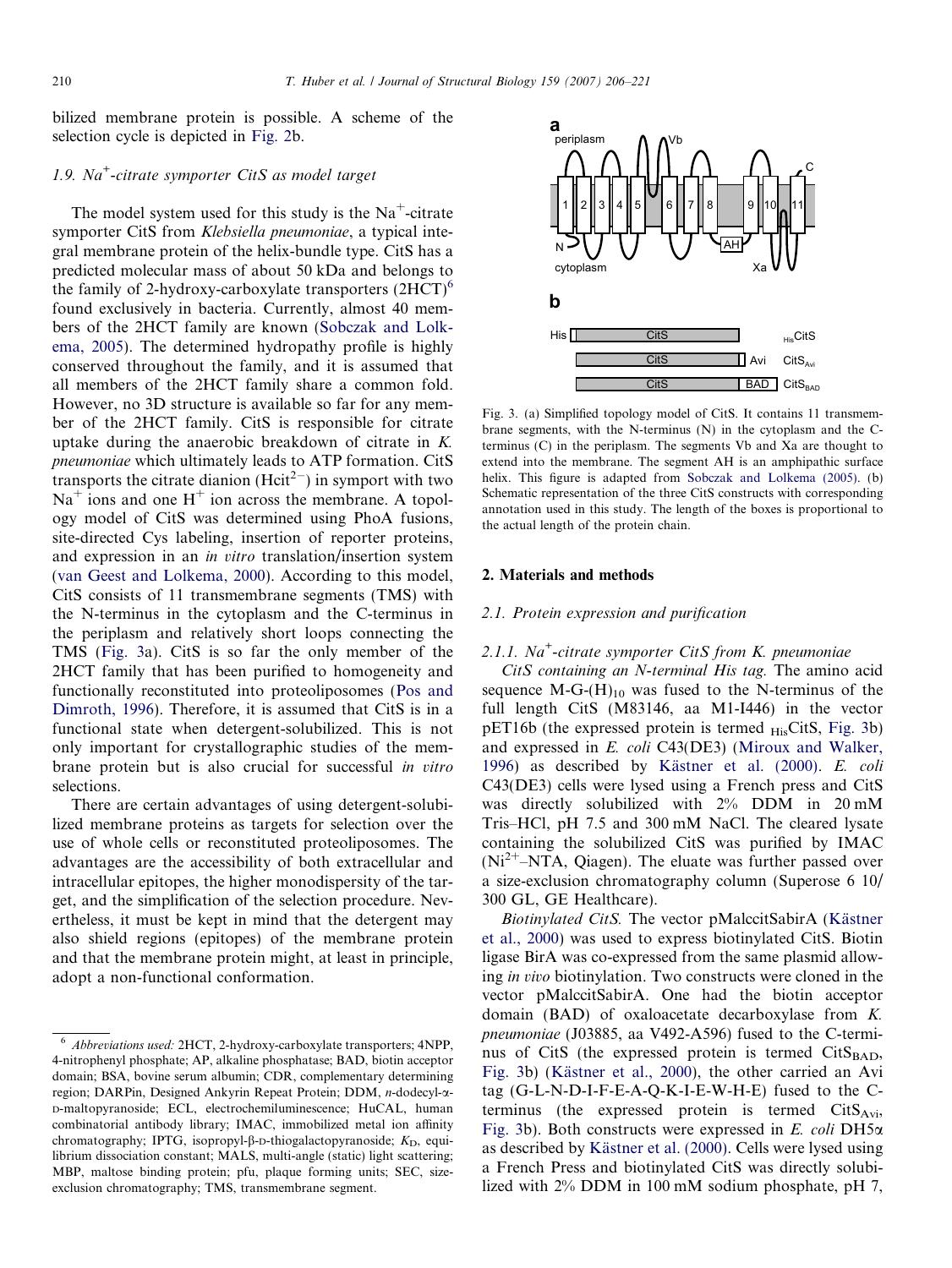300 mM NaCl and 10% glycerol. Solubilized CitS was purified from the cleared lysate by a monomeric avidin column (Pierce). To remove the free biotin the eluate was passed over a desalting column (NAP-5, GE Healthcare) and subsequently dialyzed twice against 250 buffer volumes each.

# 2.1.2. Designed Ankyrin Repeat Proteins (DARPins)

Selected DARPins were cloned into pQE30-based (Qiagen) vectors containing an N-terminal M-R-G-S- $(H)$ <sub>6</sub> tag. Behind the DARPin coding region, the vector contained either the double stop codon TAA-TGA ( $p$ OE30 $_{ss}$ ; the expressed protein is termed  $_{\text{His}}$ DARPin) or a five times repeated myc-tag  $(M-E-Q-K-L-I-S-E-E-D-L-N-E)_{5}$ , (pQE30<sub>myc5</sub>; the expressed protein is termed DARPin<sub>myc5</sub>) in front of the double stop codon. Expression of DARPins was performed in E. coli XL1-Blue (Stratagene) in dYT medium (5 g NaCl, 10 g yeast extract, 16 g tryptone for 1 liter of media). Expression was induced with 1 mM IPTG (final concentration) at an  $OD_{600}$  of 0.6 and continued for  $3-4$  h at  $37$  °C.

Cells were resuspended in lysis buffer (40 mM Tris–HCl, pH 7.5, 300 mM NaCl, 20 mM imidazole, 10% glycerol, and 1 mg/ml lysozyme), and passed through a French press, and the cleared lysate was applied to an IMAC column  $(Ni^{2+}-NTA, Qiagen)$ . Elution fractions were passed over a desalting column (NAP-5, GE Healthcare).

#### 2.2. Ribosome display

The PCR-amplified N3C DARPin DNA-library, described previously ([Binz et al., 2004](#page-14-0)), was transcribed in vitro and selection was performed by ribosome display as described by Hanes and Plückthun (1997). MaxiSorp plates (Nunc) were coated with NeutrAvidin  $(100 \mu I,$ 66 nM, overnight at  $4^{\circ}$ C), blocked with BSA (200  $\mu$ l, 0.5%, 1 h at room temperature) and  $Cits_{BAD}$  was immobilized via its biotin residue on NeutrAvidin (100  $\mu$ l, 200 nM CitS<sub>BAD</sub>, 1 h at 4 °C, 10 mM Tris–HCl, pH 7.5, 150 mM NaCl, and 0.05% DDM). Binding and washing buffers (50 mM Tris–HOAc, pH 7.5, 150 mM NaCl, 50 mM  $Mg(OAc)_2$ , 0.5% BSA, and 0.05% DDM) contained DDM as detergent to keep the membrane protein in its functional conformation. The translation mix, containing the ternary mRNA–ribosome–DARPin complexes, was first pre-panned in two wells (30 and 60 min) against biotinylated MBP, immobilized the same way as  $Cits<sub>BAD</sub>$  to remove DARPins that would bind to the plate for other reasons than recognizing CitS. Subsequently, the translation mix was transferred to the well containing immobilized  $Cits<sub>BAD</sub>$ . The library was incubated for 45 min, and the washing time was increased from round to round (15 min total washing time in the first round to 90 min total washing time in the fourth round). After washing, the mRNA was eluted with  $100 \mu l$  elution buffer (50 mM Tris–HOAc, pH 7.5, 150 mM NaCl, and 25 mM EDTA). A total number of four rounds of ribosome display were performed. The number of PCR cycles after reverse transcription was reduced from round to round from 45 to 35 to 30 to 25, adjusting to the yield due to progressive enrichment of binders in each round.

## 2.3. Phage display

The generation and characterization of the DARPinphage library based on SRP-Phage display ([Steiner et al.,](#page-15-0) [2006](#page-15-0)) will be described elsewhere (Steiner et al., manuscript in preparation). All steps of the phage display selection were performed at room temperature. For the first selection cycle  $1.6 \times 10^{13}$  phage particles displaying the DARPin library were incubated for 1 h with 100 nM biotinylated  $Cits<sub>BAD</sub>$  in 2 ml of CitS-buffer (20 mM potassium phosphate, pH 7.0, 500 mM NaCl, 20% glycerol, and 0.1% DDM) containing 0.4% BSA. The phage–antigen complexes were captured on 100 µl streptavidin-coated paramagnetic beads (10 mg/ml, Dynabeads MyOne Streptavidin T1, Dynal) for 20 min. After washing the beads eight times with CitS-buffer the phage particles were eluted with 200  $\mu$ l of 100 mM Et<sub>3</sub>N for 6 min, followed by  $200 \mu$ l of 100 mM glycine, pH 2, for 10 min. Eluates were neutralized with 100  $\mu$ l of 1 M Tris–HCl, pH 7, or 18  $\mu$ l of 2 M Tris–base, respectively, combined and used to infect 5 ml of exponentially growing E. coli XL1-Blue cells (Stratagene). After shaking for 1 h at 37  $\degree$ C cells were plated on  $dYT$  agar plates containing 10  $\mu$ g/ml chloramphenicol and  $1\%$  glucose and grown overnight at 37 °C. The cells were scraped off the plates and used to inoculate 15 ml of dYT containing 10  $\mu$ g/ml chloramphenicol to an initial OD<sub>600</sub> of 0.1. The culture was incubated at  $37^{\circ}$ C with shaking and at an  $OD_{600}$  of 0.5 the phage library was rescued by infection with VCSM13 helper phage (Stratagene) at  $10^{10}$  pfu (plaque forming units) per ml (multiplicity of infection  $\sim$ 20). After 1 h at 37 °C, 45 ml of fresh dYT containing 10  $\mu$ g/ml chloramphenicol, 16.7  $\mu$ g/ml kanamycin, and 0.27 mM IPTG were added and the culture grown overnight at  $30^{\circ}$ C. Cells were removed by centrifugation  $(5600g, 4 \degree C, 10 \text{ min})$  and the culture supernatant was incubated on ice for 1 h with one-fourth volume of ice-cold PEG/NaCl solution (20% polyethyleneglycol (PEG) 6000, 2.5 M NaCl). The precipitated phage particles were then collected by centrifugation (5600g,  $4^{\circ}$ C, 15 min) and resuspended in 3 ml of CitS-buffer and used for the second round of selection.

For the subsequent selection rounds,  $10^{12}$  of the amplified phage particles were used as input, beads were washed 12 times with CitS-buffer, phages eluted with  $400 \mu l$  of 100 mM glycine, pH 2 for 10 min, the eluate neutralized with 36 µl of 2 M Tris–base and used to infect 5 ml of exponentially growing *E. coli* XL1-Blue cells.

Infection was allowed to occur for 1 h at  $37 \degree$  C and cells were directly expanded into 50 ml of fresh dYT containing 10 µg/ml chloramphenicol. After 3–4 h at 37 °C, IPTG was added to a final concentration of 0.2 mM and 15 min later VCSM13 helper phage was added to a final concentration of  $10^{10}$  pfu per ml. Cells were grown overnight at 37 °C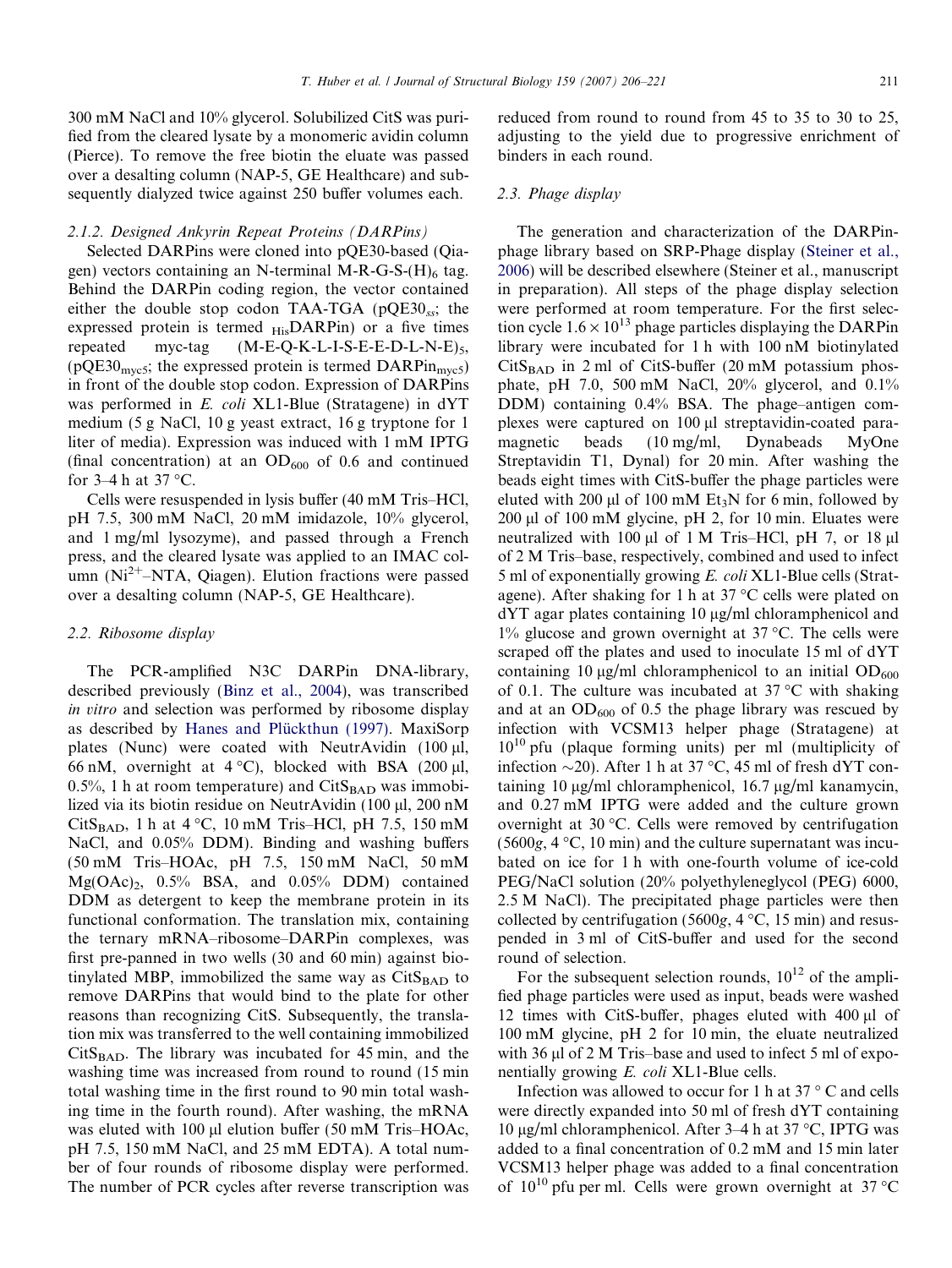without the addition of kanamycin and phage particles harvested as described above.

To determine enrichment of binders, amplified polyclonal phage pools from each selection round were analyzed by phage ELISA as described by Röthlisberger [et al. \(2004\).](#page-15-0) Further, single clones of round three and four were randomly picked and analyzed by phage ELISA. Positive clones were sequenced and recloned into  $pQE30_{ss}$ and  $pQE30<sub>mvc5</sub>$  for further analysis.

# 2.4. Analytical size-exclusion chromatography (SEC)

Size-exclusion chromatography was performed on an Agilent 1100 HPLC system. A molar excess of selected DARPins (30–60  $\mu$ M) was mixed with  $H_{\text{His}}$ CitS (15–30  $\mu$ M) and incubated in 10 mM Tris–HCl, pH 7.5, 150 mM NaCl, 0.05% DDM for at least 30 min at 10  $^{\circ}$ C for complex formation. For analysis of the ternary CitS–DARPin–Fab fragment complex,  $H_{\text{His}}\text{CitS}$  (15 µM) was incubated with both DARPin (30  $\mu$ M) and Fab fragment (30  $\mu$ M) for 60 min at 10  $\rm{°C}$  for complex formation. With a well plate autosampler (Agilent 1100) sample volumes of 75  $\mu$ l were loaded on a Superdex 200 10/300 GL column (GE Healthcare) with a flow rate of  $0.5$  ml/min. Fractions of  $250 \mu$ l were collected with an analytical fraction collector (Agilent 1100).

#### 2.5. Multi-angle light scattering (MALS)

SEC-MALS measurements were performed on an Agilent 1100 HPLC system connected to a tri-angle light scattering detector and a differential refractometer (miniDAWN Tristar and Optilab, respectively; Wyatt Technology, Santa Barbara, CA, USA). Specific refractive index increment (dn/dc) values of 0.186 ml/g ([Wen et al.,](#page-15-0) [1996\)](#page-15-0) and  $0.133$  ml/g (Strop and Brünger, 2005) were used for the protein and the detergent fraction (DDM), respectively. Sample volumes of 200 µl with a CitS protein concentration of 20  $\mu$ M were injected on a Superose 6 10/300 GL column (GE Healthcare). The data were recorded and processed using the ASTRA V software (Wyatt Technology). To determine the detector delay volumes and normalization coefficients for the MALS detector, a BSA sample (Sigma, A8531) was used as reference. Neither despiking nor a band broadening correction was applied.

## 2.6. ELISA

Buffers for binding and washing in all ELISA experiments were 10 mM Tris–HCl, pH 7.5, 150 mM NaCl (TBS) supplemented with 0.05% DDM (TBS-D), 0.2% BSA (TBS-B) or both (TBS-DB), if not stated otherwise.

## 2.6.1. Crude extract ELISA

2.6.1.1. Coating. A MaxiSorp Plate (Nunc) was coated with protein A (Sigma,  $100 \mu l$ ,  $10 \mu g/ml$  in  $100 \mu M$  phosphate, pH 7.0, and 150 mM NaCl) for 2 h at  $4^{\circ}$ C and blocked for 2 h with  $0.2\%$  BSA (Fluka, 200 µl TBS-B) at room temperature. The wells were incubated with  $100 \mu$  of a 1:500 dilution of anti-myc antibody (Cell signaling, 9B11) in TBS-B for 1 h at  $4^{\circ}$ C.

2.6.1.2. Crude extract from single clones. One milliliter medium (dYT containing  $1\%$  glucose and  $100 \mu g/ml$  ampicillin) was inoculated with single colonies of E. coli XL1-Blue, harboring  $pQE30<sub>mvc5</sub>$  encoding a selected DARPin, in a 96-deep-well plate and was grown overnight at  $37^{\circ}$ C. One milliliter of fresh  $dYT$  with 100  $\mu$ g/ml ampicillin was inoculated with 100 µl of the overnight culture. After incubation for 2 h at 37  $\degree$ C, expression was induced with IPTG (1 mM final concentration) and continued for 3 h. Cells were harvested, resuspended in  $100 \mu l$  B-PERII (Pierce) and incubated for 15 min at room temperature with vortexing from time to time. Then, 900 µl TBS-D was added and cell debris was removed by centrifugation.

2.6.1.3. ELISA of lysate. Of each lysate,  $100 \mu l$  were applied to a well of a MaxiSorp plate containing immobilized anti-myc antibody and incubated for 45 min. After extensive washing with TBS the plate was incubated with 40 nM biotinylated  $Cits<sub>BAD</sub>$  in TBS-DB for 45 min. For competition experiments, 400 nM of the competitor was pre-incubated with biotinylated CitS. After washing with TBS-D, binding was detected with streptavidin-AP conjugate (Roche, 1:1000 dilution in TBS-DB, 30 min at  $4^{\circ}$ C) by using di-sodium 4-nitrophenyl phosphate (4NPP, Fluka) as a substrate for AP. The color development was stopped by addition of  $3 M$  NaOH (100  $\mu$ l) and measured at 405 nm (540 nm reference wavelength) with a plate reader (HTS 7000 Plus, Perkin-Elmer). As negative control the crude extract of an expression culture containing the expression vector without an insert was used.

#### 2.6.2. Competition ELISA with purified proteins

2.6.2.1. Fab directly coated/detection of biotinylated CitS. MaxiSorp plates were coated directly with 250 nM Fab fragment (in TBS, purified as described by Röthlisberger [et al. \(2004\)\)](#page-15-0), incubated for 2 h at  $4^{\circ}$ C and blocked with  $200 \mu$ l TBS-B for 1 h. The plate was then incubated with 40 nM biotinylated  $Cits_{\text{BAD}}$  in TBS-DB for 45 min. For competition experiments, 400 nM of the competitor was pre-incubated with biotinylated  $C$ it $S<sub>BAD</sub>$ . Detection of the bound protein was done as above. In the negative control no Fab fragment was coated.

2.6.2.2. Sandwich ELISA/detection of DARPin via myc tag. Coating of MaxiSorp plates with 250 nM Fab fragment was carried out as described above. Then the plate was incubated with 40 nM  $_{\text{His}}$ CitS in TBS-DB for 45 min. After washing, purified  $DARPin<sub>myc5</sub>$  (50 nM in TBS-DB) was added to the well for 30 min. Detection was performed by incubation with anti-myc antibody (1:1000 dilution in TBS-DB; 45 min at  $4^{\circ}$ C) followed by, after washing, goat anti-mouse antibody fused to AP (Sigma, 1:2000 in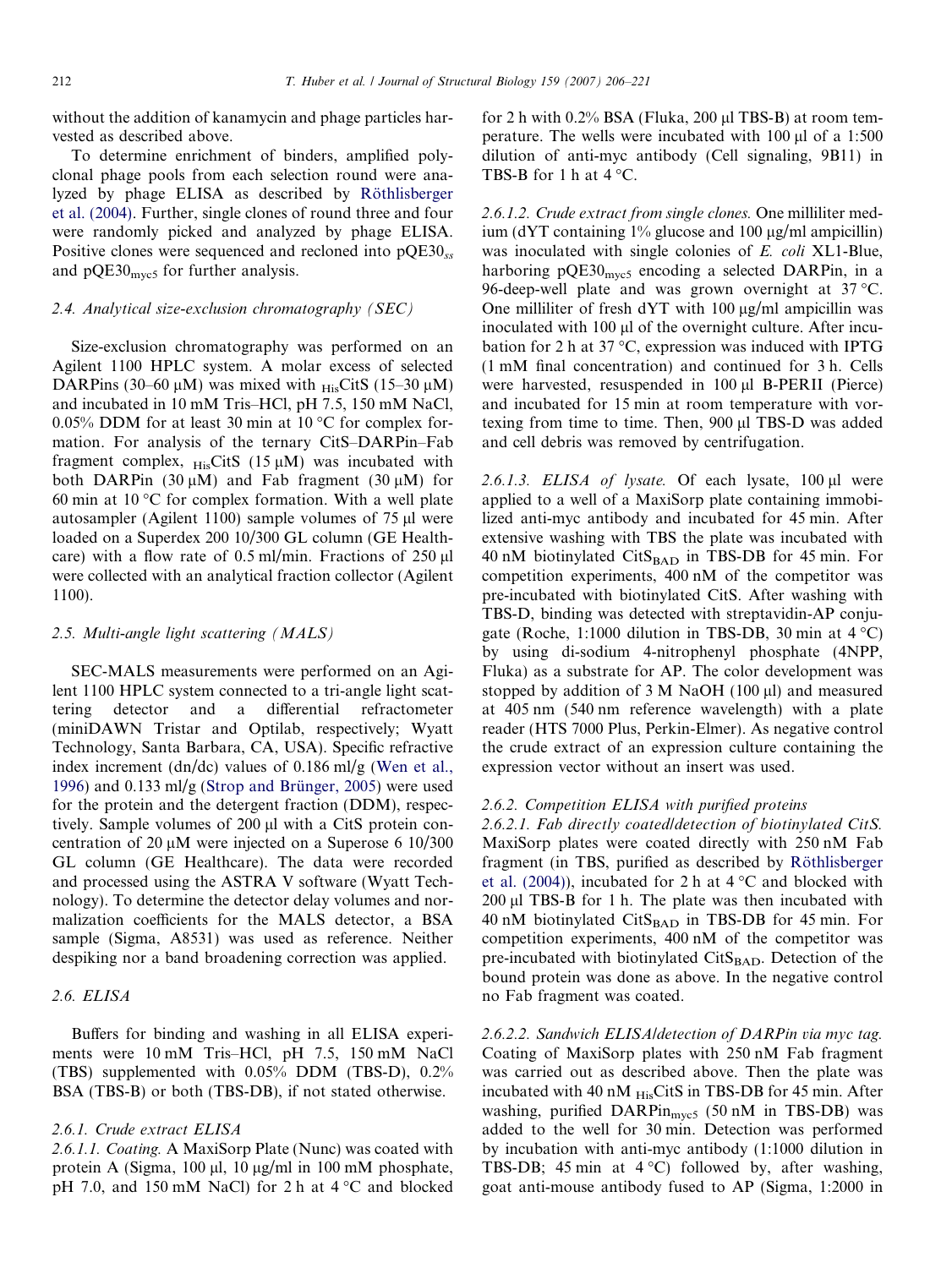<span id="page-7-0"></span>TBS-DB; 30 min at  $4^{\circ}$ C). Color development and measurements were carried out as above. In negative controls there was either no Fab fragment coated or the Fab fragment was incubated with buffer only instead of  $_{His}C$ itS.

# 2.7. Determination of dissociation constants by equilibrium titration

To determine the dissociation constants of the DARPins electrochemiluminescence (ECL)-based equilibrium titration was performed using the ECL-detection system of Bio-Veris (Witney, Oxfordshire). Streptavidin-coupled paramagnetic beads were coated with  $C$ it $S_{Avi}$ , and bound  $DARPin<sub>myc5</sub>$  was detected by an anti myc-tag antibody (Cell signaling, 9B11), which in turn was detected with an anti-mouse IgG labeled with the BV-tag (BioVeris). The BV-tag consists of a tris(2,2'-bipyridine)ruthenium(II) complex, covalently linked to the protein, that emits light when electrooxidized in the presence of aliphatic amines, such as tri-*n*-propylamine ([Miao et al., 2002\)](#page-15-0). The amount of DARPin bound to immobilized  $C$ it $S_{\text{Avi}}$  was measured as a function of competing  $_{\text{His}}$ CitS in solution. The assay buffer used for all dilution, wash and assay steps was 10 mM Tris–HCl, pH 7.5, 150 mM NaCl containing 0.05% DDM and 0.2% BSA (TBS-DB). Coating of the beads with CitS<sub>Avi</sub> was performed at  $4^{\circ}$ C, all other steps at room temperature.

#### 2.7.1. Detection mix

A suspension of  $40 \mu g/ml$  streptavidin-coupled paramagnetic beads (Dynabeads MyOne Streptavidin T1, Dynal biotech) was washed and then incubated with 2.5 nM Cit $S_{\text{Avi}}$  for 45 min under vigorous shaking. The beads were washed to remove free CitS<sub>Avi</sub>. Subsequently, anti-myc antibody (Cell signaling, 9B11) as well as antimouse IgG antibody carrying the BV-tag (BioVeris) were added, each at 1:200 dilutions.

## 2.7.2. Assay

Dilutions of  $_{\text{His}}$ CitS in the range from 50 pM to 2  $\mu$ M were mixed with 5 nM of DARPin<sub>myc5</sub> and 15  $\mu$ l of detection mix to yield a total assay volume of  $150 \mu$ l. Under vigorous shaking, the samples were incubated at room temperature for at least 4 h. Subsequently, ECL signals were detected in 96-well format with a M1M analyzer (Bio-Veris Corporation). The plate was incubated for 10 min in the M1M analyzer under shaking.

# 2.7.3. Data analysis

The DARPin can either bind to immobilized  $Cits_{Avi}$  on the beads or to free  $_{\text{His}}\text{CitS}$  in solution. This can be described by two equilibria, assuming a 1:1 interaction Eq. (1).

$$
C + A \rightleftharpoons CA \text{ and } C_b + A \rightleftharpoons C_bA \tag{1}
$$

where C is the His-tagged CitS  $(H_{\text{His}}\text{CitS})$ , A is the myctagged DARPin (DARPin<sub>myc5</sub>) and  $C_b$  is the bound Avitagged CitS ( $Cits_{\text{Avi}}$ ) present on the beads.

Assuming the same dissociation constant  $K<sub>D</sub>$  for both equilibria and that each CitS monomer interacts with one DARPin independently, we derived Eq. (2) from the basic equations that describe the two equilibria Eq. (1) (see Online Supplement for derivation)

$$
ECL = \frac{Const.}{2\left(\frac{|C|_{t}}{|C_{b}|_{t}}+1\right)} \left\{ \left([A]_{t} + [C]_{t} + [C_{b}]_{t} + K_{D} \right) - \sqrt{\left([A]_{t} + [C]_{t} + [C_{b}]_{t} + K_{D}\right)^{2} - 4\left(\frac{|C|_{t}}{|C_{b}|_{t}}+1\right)[C_{b}]_{t}[A]_{t}} \right\} + BG
$$
\n(2)

where  $[C]_t$  is the total concentration of added  $_{His}C$ itS,  $[C_b]_t$ is the total amount of  $CitS<sub>Avi</sub>$  present on the beads (given as a molar concentration in the assay),  $[A]_t$  is the total concentration of added DARPin<sub>myc5</sub>, Const. is a proportionality constant that correlates the concentration of  $C<sub>b</sub>A$  to the measured signal, ECL is the measured signal and BG is the background signal.

The parameters  $K_{D}$ ,  $[A]_t$ , *Const.* and *BG* were fitted to the data using Eq. (2) with Prism 4 (GraphPad software Inc.). Measurements where carried out in duplicates. In order to be able to compare the different DARPins in one plot the ECL signals were normalized between 0 and 1 according to the fitted curves.

# 3. Results

We describe here the selection of Designed Ankyrin Repeat Proteins (DARPins) by ribosome display and phage display for binding to detergent-solubilized  $Na<sup>+</sup>-cit$ rate symporter CitS. We adapted several methods to be able to quickly and efficiently screen and characterize the binding proteins. Furthermore, we compare the obtained DARPins to a previously selected HuCAL Fab fragment binding to CitS.

We used CitS immobilized via a biotinylation tag as the target for selection. Both constructs (see [Fig. 3](#page-4-0)b), CitS carrying a C-terminal BAD domain ( $\text{CitS}_{\text{BAD}}$ ) or an Avi tag  $(Cits_{\text{Avi}})$ , were functional in E. coli, as determined with an in vivo assay based on growth of transformed E. coli on Simmons citrate agar (Kästner et al., 2000). We previously found the biotin–NeutrAvidin/streptavidin interaction to be the most robust linkage for immobilizing detergent-solubilized membrane proteins. By contrast, the binding of many other tags to their cognate antibodies is weakened by detergent. The immobilization via the His tag to immobilized  $Ni^{2+}-NTA$  is much too weak ([Lata](#page-15-0) [and Piehler, 2005\)](#page-15-0) and further destabilized by the detergent-containing buffer (Ott and Plückthun, unpublished experiments). Even though we cannot prove directly that CitS is active in detergent, it can be reconstituted into lipid vesicles from the detergent mixture [\(Pos and Dimroth,](#page-15-0)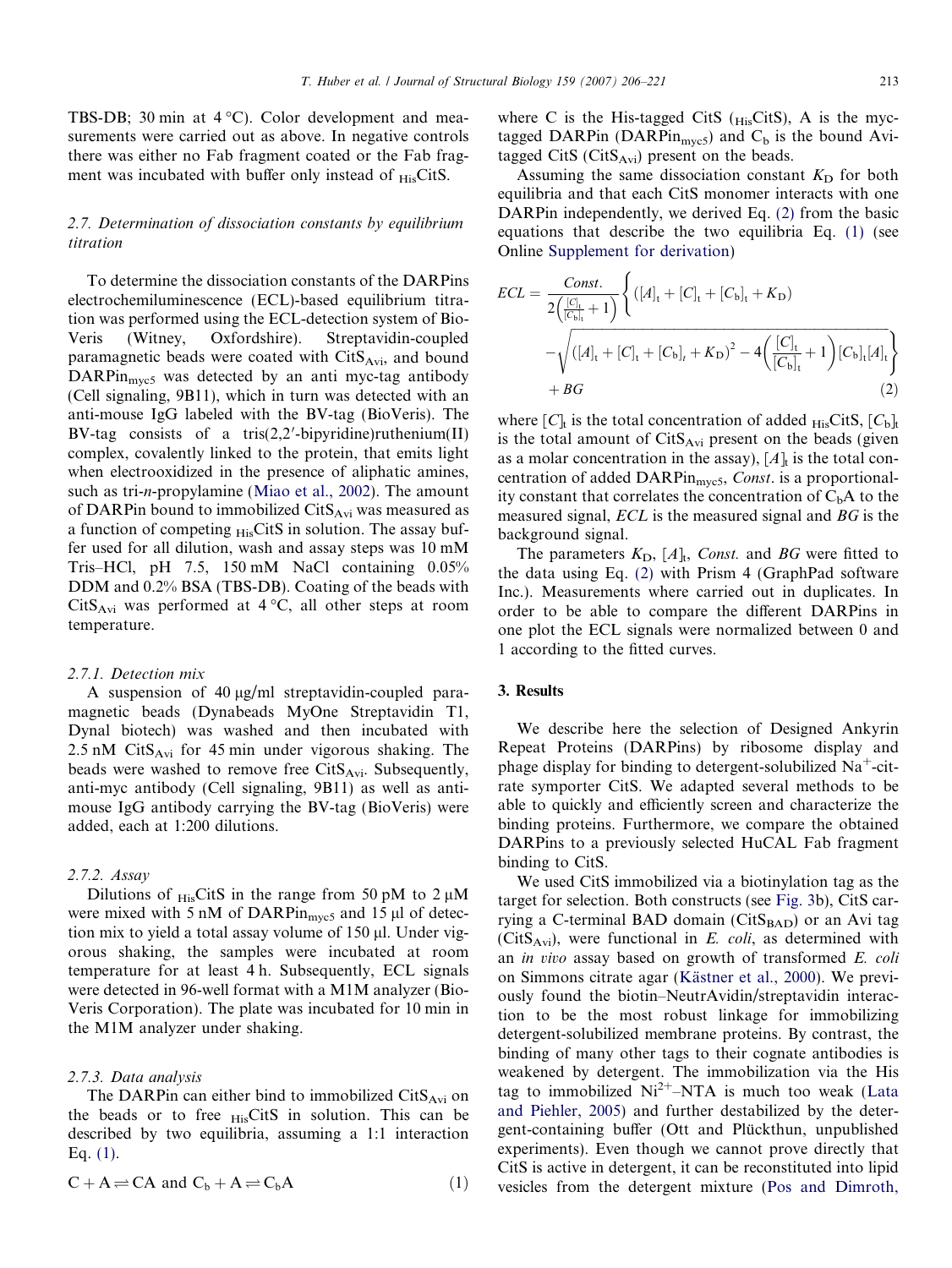[1996\)](#page-15-0). Therefore, it is a reasonable assumption that it is in a state very close or identical to that in the native bilayer.

# 3.1. Ribosome display selection against CitS

For ribosome display, biotinylated CitS ( $C$ itS $_{BAD}$ ) was immobilized to microtiter plates coated with NeutrAvidin. The selected DARPin pools of all four rounds of ribosome display were subcloned into the expression vector  $pQE<sub>mvc5</sub>$ . After transformation, randomly picked single clones were sequenced to estimate the diversity of the pools. None of the 12 sequenced clones of each round carried the same DARPin. This result indicates that the pools are still diverse and that a wide variety of different binding molecules can be obtained. A strong enrichment of binding signal was observed after the fourth selection round by ELISA of the pool (data not shown).

Single clones (70) of the fourth round were further analyzed by crude extract ELISA. To quickly and reliably screen for positive clones, the selected DARPins were immobilized on the plate via the myc-tag, and the binding of solubilized membrane protein was detected. In this setup, the membrane protein was exposed to a minimum of washing and incubation steps (see Section [2](#page-4-0)). About 35% of the clones (25 out of 70 initially screened clones) showed a binding signal to  $\text{CitS}_{\text{BAD}}$ . To test whether binding was really specific for the membrane protein, free HisCitS, carrying no biotinylation tag, was used as competitor. For around 40% of the positive clones (10 out of 70 initially screened clones) the binding signal was decreased or even reduced to the background level upon addition of excess competitor  $_{\text{His}}$ CitS, consistent with specific binding. None of the sequenced CitS-specific DARPins showed the same sequence, indicating that even more DARPins may be found with further screening.

About half of the clones showing binding signal (15 of 25 clones) were false-positive. For biotinylation, BAD (biotin acceptor domain from oxaloacetate decarboxylase [\(Schwarz et al., 1988\)](#page-15-0), about 100 amino acids long) was fused to CitS, and the presence of an additional folded domain in the selection procedure has apparently also resulted in—unwanted—selection of some DARPins specific for the BAD domain. Nevertheless, as determined by ELISA of the selection pools (data not shown), a greater percentage of non-CitS binders that became enriched is due to truly unspecific binding and only a smaller percentage shows binding to BAD.

#### 3.2. Phage display selection against CitS

The phage display library used for the selection has a functional diversity of  $1.1 \times 10^{10}$  (Steiner et al, in preparation). Since DARPins are normally cytoplasmic proteins that fold very fast and are very stable, they are not compatible with standard phage display systems, and they have to be directed to the E. coli signal recognition particle (SRP) translocation pathway by the use of an appropriate signal sequence [\(Steiner et al., 2006](#page-15-0)). With the appropriate phagemid, phage display is then at least as efficient as with libraries of other proteins and peptides.

Since unspecific binding was observed in ribosome display, where CitS had been immobilized to a microtiter plate, the selection procedure in phage display was carried out by first letting solubilized CitS<sub>BAD</sub> bind to DARPincarrying phages in solution and then capturing the complexes with streptavidin-coated beads. This ''solution panning" requires larger amounts of  $CitS<sub>BAD</sub>$ , but has the advantage of reducing unspecific interaction with the plate surface.

Four rounds of selection on solubilized  $Cits<sub>BAD</sub>$  in solution, followed by capturing of the antigen with streptavidin-coated paramagnetic beads, were performed. An enrichment of the binding signal was observed already after the second selection round. After the third and fourth round of selection, 62 clones each were screened in phage ELISA format for binding to immobilized  $Cits<sub>BAD</sub>$  in the absence or presence of an excess of soluble  $_{\text{His}}\text{CitS}$  as competitor. Eighty-nine percent of the clones (110 out of 124 initially screened clones) showed a binding signal on immobilized Cit $S<sub>BAD</sub>$ , of which 17% (19 clones) could be inhibited by the addition of competitor  $(H_{\text{lis}}\text{CitS})$ . Sequencing revealed 11 different sequences (around 9% of initially screened clones).

Compared to panning on microtiter plates, solution panning lead to a reduction of unspecific binders, but the percentage of—undesired—BAD-specific binders was increased (data not shown). While in the ribosome display experiment described above the membrane protein was immobilized via its biotin tag prior to adding the ribosomal complex (thereby making the BAD domain less accessible), in phage display the selection was carried out in solution and the BAD domain was fully accessible. To increase the fraction of binders specific for CitS itself, a prepanning step on the BAD domain alone can be included, or a CitS version without BAD domain (e.g. carrying an Avi tag) can be used in the future. It should be emphasized that either immobilization strategy, solution panning or plate panning, can of course be used with either display technology, phage display or ribosome display.

# 3.3. Size-exclusion chromatography (SEC) of complexes

By using SEC, the formation of stable complexes in solution can be monitored directly. Additionally, the potential aggregation tendency of any selected binder can be assessed, usually an undesired property for co-crystallization. Furthermore, the use of purified  $_{\text{His}}$ DARPins for the subsequent analysis eliminates possible influences of the phage or crude lysate on the binding and solubility behavior.

The subset of different DARPins chosen based on efficient inhibition of ELISA signals by soluble  $_{\text{His}}\text{CitS}$  and on sequencing (10 from ribosome display and 11 from phage display, as described above) was further analyzed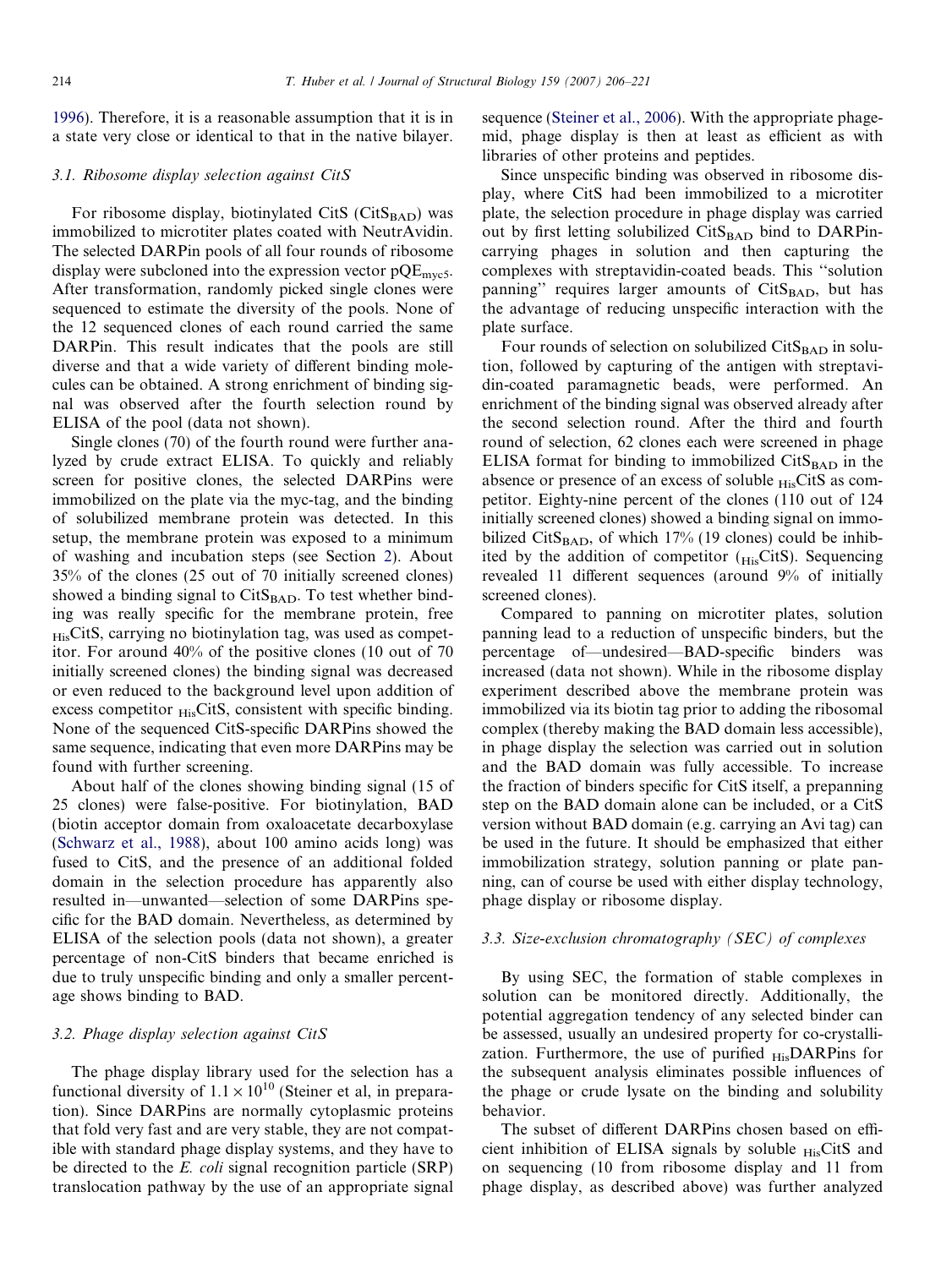

Fig. 4. Superposition of size-exclusion chromatography (SEC) elution profiles. Free CitS (dashed line, peak 2), free DARPin cp34h\_15 (short dashed line, peak 3) and CitS mixed with excess DARPin cp34h\_15 (solid line, peak 1) were loaded on a Superdex 200 column. The elution peak of the CitS–DARPin (peak 1) complex is shifted to smaller elution volume (i.e. bigger molecular size) compared to free CitS (peak 2). The Coomassie brilliant blue-stained SDS–polyacrylamide gel of the corresponding peak fractions is shown in the inset. The DARPin has a molar mass of 18 kDa, HisCitS of 50 kDa, but runs on SDS–PAGE at about 40 kDa.

by SEC. A molar excess of purified DARPin was mixed with  $H_{\text{His}}$ CitS and loaded on a SEC column. Since the binding stoichiometry of CitS–DARPin complexes was not known, the DARPin was used in excess (relative to the subunit concentration of the presumed dimeric CitS) and at micromolar concentrations to allow complex formation of all CitS molecules. Complex formation is indicated by a shift of the CitS elution peak to smaller elution volume (i.e. bigger molecular size) relative to the uncomplexed HisCitS. SDS–PAGE analysis of the corresponding peak fraction of the presumed complex showed that the fraction contained both CitS and DARPin (Fig. 4).

Only a few of the initially screened binders (1 out of the 70 from ribosome display and 2 out of 124 from phage display) fulfilled the stringent criteria of forming complexes that showed a clear shift in elution volume and having only one distinct elution peak (i.e. no aggregation or residual uncomplexed CitS). We further characterized this one DARP in selected by ribosome display (cr34  $8C4$ ) and the two selected by phage display (cp34h\_15 and cp34h\_16) in more detail and compared them to each other and to the Fab fragment (f3p4) that had been previously selected as binder to solubilized CitS by phage display (Röthlisber[ger et al., 2004\)](#page-15-0). An overview of the properties of the characterized binders is given in Table 1.

## 3.4. SEC-MALS of CitS and complexes

The SEC system was further connected to a multi-angle (static) light scattering (MALS) detector and a differential refractive index detector (dRI). These two detectors together with the UV-detector allow the direct comparison

| Table 1                                                                |  |  |  |  |
|------------------------------------------------------------------------|--|--|--|--|
| Properties of selected DARPin in comparison to a selected Fab fragment |  |  |  |  |

|                          | cr34 8C4            | cp34 15            | cp34 16           | $f3p4^a$         |
|--------------------------|---------------------|--------------------|-------------------|------------------|
| Protein class            | <b>DARPin</b>       | <b>DARPin</b>      | <b>DARPin</b>     | Fab<br>fragment  |
| Selection<br>method      | Ribosome<br>display | Phage<br>display   | Phage<br>display  | Phage<br>display |
| Molar mass<br>(kDa)      | 18.2                | 18.2               | 18.4              | 47.9             |
| $\mathfrak{p}I$          | 5.1                 | 5.3                | 49                | 4.8              |
| Affinity (nM)            | $2.5 + 0.6^{b}$     | $5.4 \pm 1.9^{b}$  | $1.3 \pm 0.3^{b}$ | $4+2^{\rm c}$    |
| Yield $d$ (mg/<br>liter) | $>30^e$             | $>75$ <sup>e</sup> | $>20^e$           | 3                |

<sup>a</sup> Previously described by Röthlisberger et al. (2004). **b** Equilibrium titration (BioVeris).

<sup>c</sup> Competition BIAcore.<br><sup>d</sup> Yield of purified protein from a 1 liter *E. coli* shake flask culture.

<sup>e</sup> IMAC column was strongly overloaded, therefore the yield is greatly underestimated.

of the corresponding molar masses of CitS alone and the complexes. The scattered light (the Rayleigh ratio  $R_{(\theta)}$ ) measured by the MALS-detector is directly proportional to the product of the weight-average molar mass and the solute concentration ([Wyatt, 1993; Wen et al., 1996; Fol](#page-15-0)[ta-Stogniew and Williams, 1999\)](#page-15-0). Either a UV-detector or a dRI-detector alone can be used to calculate online the concentration of a soluble, non-conjugated protein. In contrast, as membrane proteins consist of a protein core surrounded by a detergent fraction, both UV-detector and dRI-detector are required to calculate molar masses. If the UV-extinction coefficient and the differential refractive index increment (dn/dc) of the protein and the detergent are known, the molar masses of the protein fraction and the detergent fraction can be determined. In case of CitS, we calculated the UV-extinction coefficient based on the amino acid sequence and assumed a dn/dc of 0.186 g/ml ([Wen et al., 1996](#page-15-0)) for the protein fraction and a dn/dc of 0.133 (Strop and Brünger, 2005) for the detergent fraction (DDM). In our buffer, we detect for CitS a monodisperse peak with a molar mass of the protein fraction (protein without detergent) of 105–115 kDa ([Fig. 5](#page-10-0)a). This molar mass corresponds to the CitS dimer (theoretical molar mass of 100 kDa including His tag). The dimeric state of CitS is in agreement with single molecule fluorescence spectroscopy experiments (Kästner et al., 2003).

In the case of the CitS complexes, we first have to assume an extinction coefficient, as we do not know the binding stoichiometry initially. In the case of the CitS– Fab fragment complex (molar masses of both are about 50 kDa) only a 2:1 (CitS:Fab fragment) stoichiometry gives a meaningful result. The molar mass of the protein fraction is then determined to be 155–165 kDa [\(Fig. 5b](#page-10-0)). For the smaller CitS–DARPin complexes, however, the assumption of different binding stoichiometries (2:2 CitS:DARPin or 2:1 CitS:DARPin) and therefore different extinction coefficients does not lead to an unequivocal distinction and therefore both stoichiometries remain possible.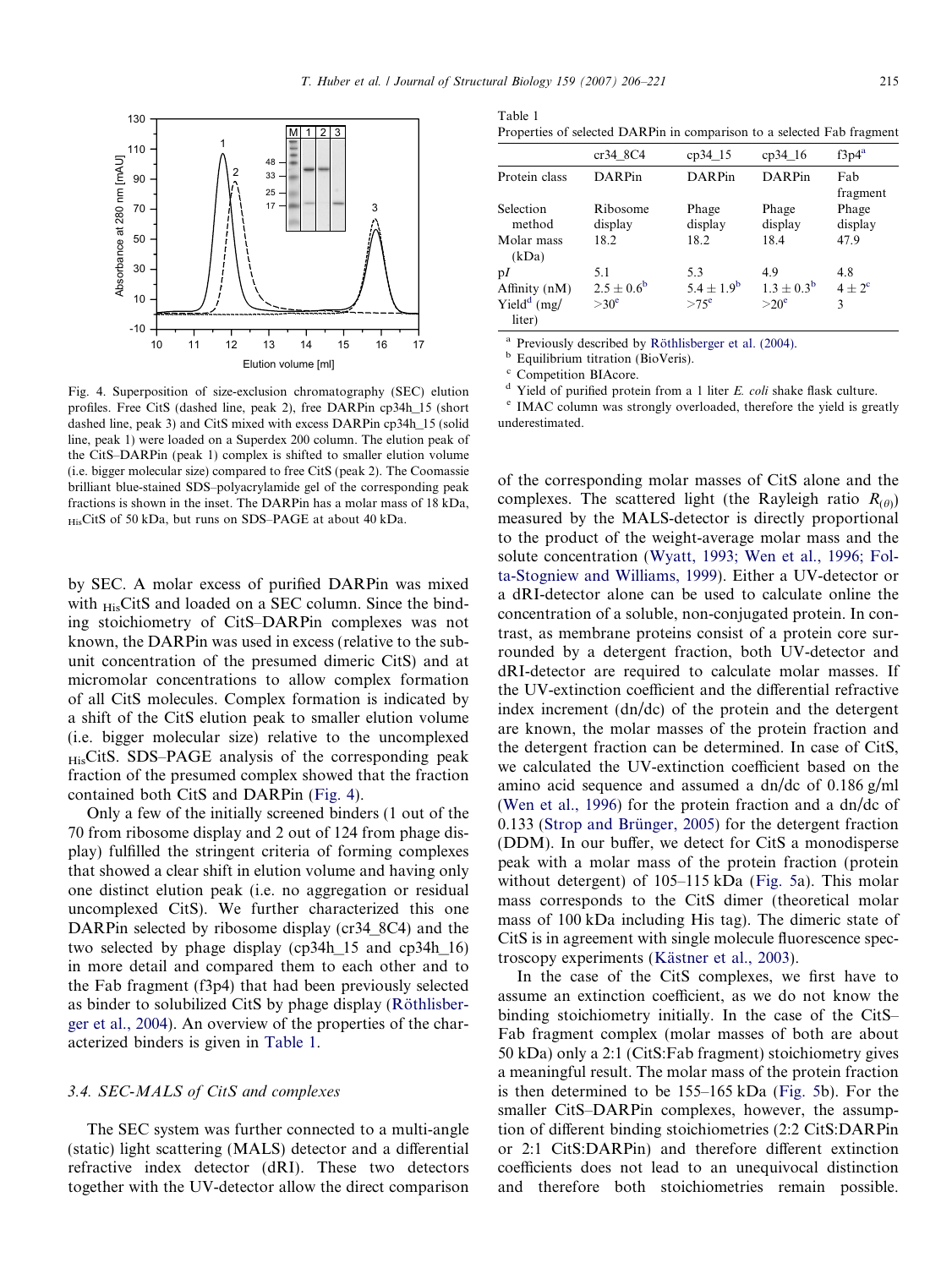<span id="page-10-0"></span>

Fig. 5. (a) Characterization of CitS with size-exclusion chromatography combined with multi-angle light scattering (SEC-MALS). CitS (200  $\mu$ l, 20  $\mu$ M) was loaded on a Superose 6 column. Only the protein fraction of CitS contributes to the UV- $A_{280}$  signal (solid line), whereas both the protein and the detergent fraction contribute to the differential refractive index signal (dashed-dotted line). The membrane protein–detergent complex elutes at 16.1 ml. The molar mass of the protein fraction is calculated to be 105–115 kDa (filled circles), which corresponds to a CitS dimer (theoretical molar mass of 100 kDa). With 125–140 kDa, the detergent fraction (grey triangles) has a slightly larger molar mass. The empty detergent (DDM) micelles, originating from concentration of the sample prior to injection, elute at 17.9 ml and have a calculated molar mass of 74–76 kDa and are characterized by a peak in refractive index, but not in UV-A280. (b) Characterization of CitS–Fab fragment complex with size-exclusion chromatography combined with multi-angle light scattering (SEC-MALS). CitS (20  $\mu$ M) was incubated with excess of Fab fragment (f3p4, 60  $\mu$ M) complex for 1 h at 4 °C and loaded (200  $\mu$ l) on a Superose 6 column. The UV- $A_{280}$  signal is depicted as solid line, the differential refractive index increment as dashed-dotted line. The molar mass of the protein fraction of the CitS–Fab fragment–detergent complex is 155–165 kDa (filled circles). This corresponds to the molar mass of one Fab fragment bound to a CitS dimer (theoretical molar mass 150 kDa). The molar mass of the detergent fraction is indicated with grey triangles. The elution peak of the excess of Fab fragment (UV- $A_{280}$  at 18.5 ml, and filled circles for the molar mass) superimposes with the empty detergent micelle (peak in differential refractive index at 17.9 ml and grey triangles for the molar mass).

Nevertheless, we can clearly demonstrate a larger molar mass of the complexes by the increased Rayleigh ratio  $R_{(\theta)}$ , compared to CitS alone.

# 3.5. Competition ELISA

 $DARPins<sub>mvc5</sub>$  were immobilized via the myc-tag on a MaxiSorp plate coated with anti-myc antibody and the binding of biotinylated CitS<sub>BAD</sub> was competed with a 10fold excess of either non-biotinylated  $_{\text{His}}\text{City}$  to confirm specificity, or a 10-fold excess of another  $_{\text{His}}$ DARPin or Fab fragment (f3p4) to test whether they recognize identical or overlapping binding epitopes.

The binding signal of all DARPins can be reduced to background levels with an excess of free  $_{\text{His}}$ CitS [\(Fig. 6a](#page-11-0)). This finding demonstrates that the characterized DARPins bind specifically to solubilized CitS, confirming the results from the first ELISA screens. All analyzed DARPins do recognize the same or overlapping epitopes, as the binding of one DARPin to CitS can be inhibited with an excess of another free DARPin. However, the Fab fragment (f3p4) seems to recognize a different epitope, as it does not significantly reduce the binding signal of the DARPins.

To further confirm this finding, the setup of the ELISA was inverted. The Fab fragment (f3p4) was directly coated on the plate and its binding to  $\text{CitS}_{\text{BAD}}$  alone or to  $\text{CitS}_{\text{BAD}}$ pre-incubated with either non-biotinylated  $_{\text{His}}\text{City},$  free Fab fragment (f3p4) or free  $_{His}$ DARPin was compared. The binding signal could be fully competed with excess of HisCitS or Fab fragment (f3p4) but not with any of the selected DARPin. These results strongly indicate that the two scaffolds do indeed recognize different, non-overlapping epitopes [\(Fig. 6b](#page-11-0)).

# 3.6. Sandwich complex with Fab, CitS and DARPin

To determine if the selected DARPins and the Fab fragment (f3p4) can bind simultaneously to CitS and can therefore form a ternary complex, we performed a sandwich ELISA. In this setup, the Fab fragment (f3p4) was immobilized directly on the plate and subsequently incubated with  $H_{\text{His}}\text{CitS}$  and DARPin<sub>myc5</sub>. The binding of the DARPin<sub>myc5</sub> to the  $_{\text{His}}$ CitS–Fab complex was detected. In the negative controls, the Fab fragment was either incubated with BSA instead of  $_{\text{His}}$ CitS or BSA was coated on the well instead of the Fab fragment. The binding signal of the DARPin to  $_{\text{His}}$ CitS-Fab complex is significantly higher than that of the negative controls ([Fig. 6](#page-11-0)c), and therefore the ternary complex seems to be formed for all DARPins.

If the DARPin, the Fab fragment and CitS are able to form a ternary complex, an additional shift in size-exclusion chromatography should be observed. The DARPin (cp34h\_15), the Fab fragment (f3p4) and  $_{\text{His}}$ CitS were incubated for 1 h at 10  $\degree$ C and the mixture was injected on a SEC column. The elution profile of the putative ternary complex is indeed shifted, compared to the binary complex of CitS and DARPin ([Fig. 7\)](#page-12-0) and the SDS–PAGE analysis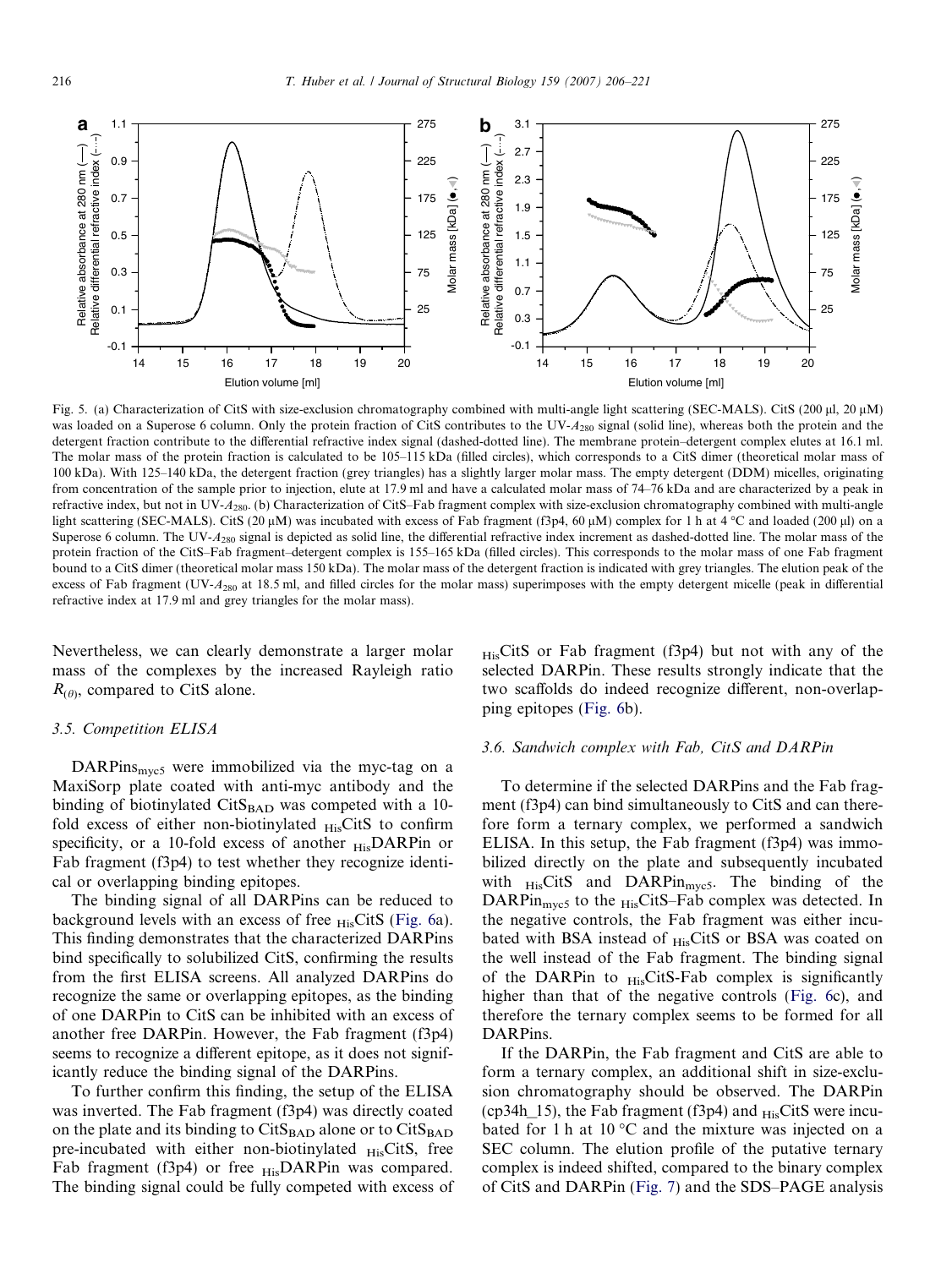<span id="page-11-0"></span>

Fig. 6. (a) Competition ELISA assay of DARPins and Fab fragment reveals whether the binding molecules recognize the same or different epitopes. DARPins<sub>myc5</sub> (40 nM) were immobilized and binding to CitS<sub>BAD</sub> (40 nM) was detected. The binding signal without competition was normalized to 1. Competition with excess of <sub>His</sub>DARPin and Fab fragment (all 400 nM) was examined. DARPins compete with each other for the same epitope, as the binding signal is clearly reduced. In contrast, there is no significant decrease when competed with the Fab fragment (f3p4). Competition with  $_{\text{His}}$ CitS (400 nM) is included as a control for specific binding. (b) Competition ELISA assay. The binding of CitS<sub>BAD</sub> to the immobilized Fab fragment (f3p4, 250 nM) was competed with an excess of either non-biotinylated  $_{His}$ CitS, Fab fragment or  $_{His}$ DARPins (all 400 nM). Both  $_{His}$ CitS and Fab fragment reduce the binding signal to background levels, which demonstrates the specificity of the binding. All DARPins do not significantly influence the binding, indicating that they bind to another epitope than the Fab fragment. (c) Sandwich ELISA assay. The Fab fragment f3p4 was immobilized on the plate (250 nM) and incubated with  $_{\text{His}}$ CitS (40 nM). The amount of DARPin<sub>myc5</sub> that binds was detected via the myc-tag. Binding signal of DARPin<sub>myc5</sub> to the CitS–Fab complex (grey), binding to HisCitS on a BSA-coated plate (black) and to Fab fragment without HisCitS (white).

of the elution peak reveal the presence of CitS, DARPin and Fab fragment in this peak fraction. Beside the main peak of the ternary complex, an additional peak appears, indicating higher aggregates. This peak shows the same SDS–PAGE band pattern as the main peak (data not shown).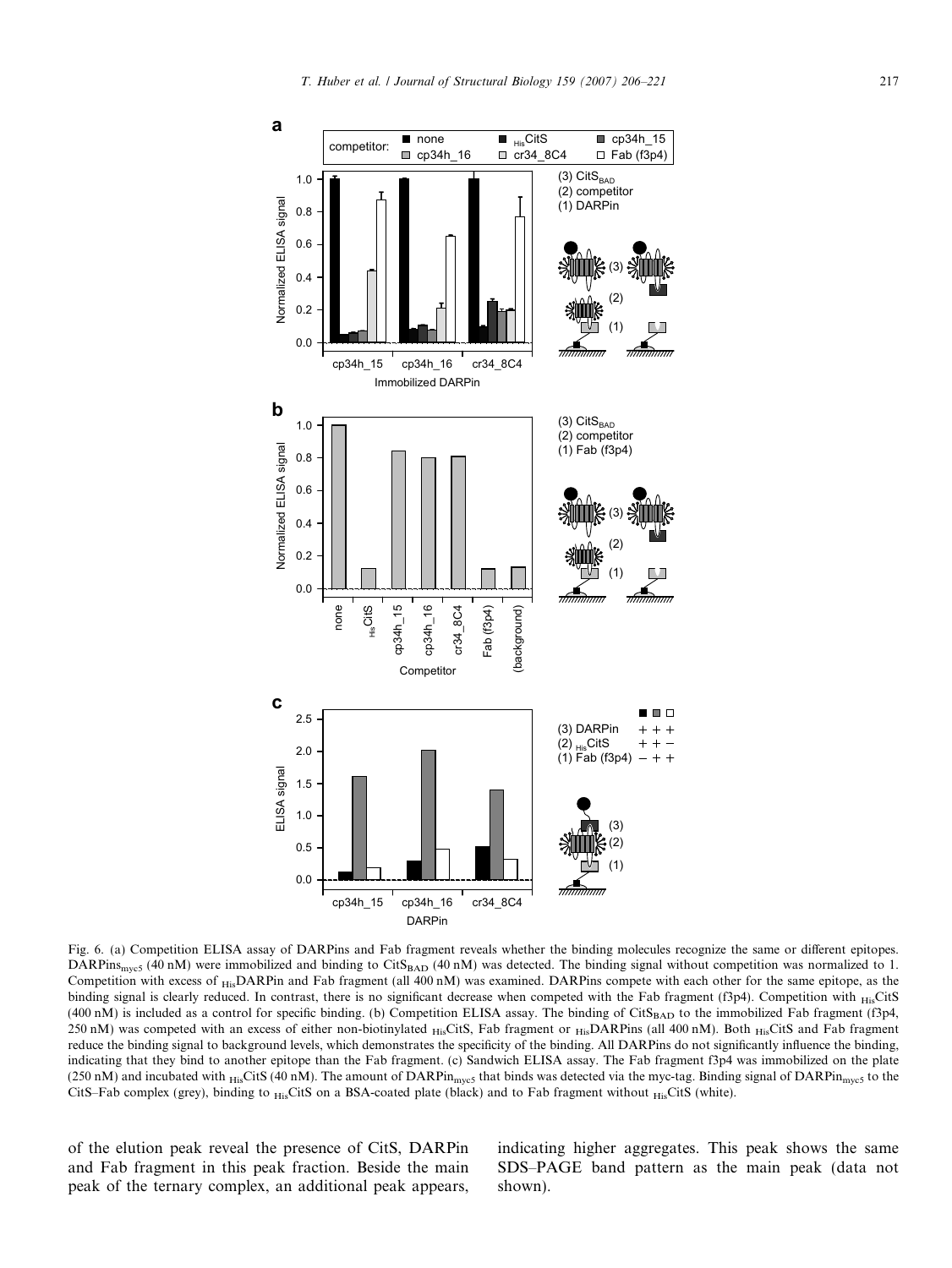<span id="page-12-0"></span>

Fig. 7. Characterization of CitS–DARPin–Fab complex with size-exclusion chromatography. Elution profile of  $_{His}$ CitS (dashed line, peak 1), HisCitS mixed with an excess of DARPin cp34h\_15 (solid line, peaks 2 and 3) and  $_{\text{His}}$ CitS mixed with an excess of both DARPin cp34h\_15 and Fab fragment f3p4 (short dashed line, peaks 4 and 5). The Coomassie brilliant blue-stained SDS–polyacrylamide gel of the corresponding peak fractions is shown in the insert. The DARPin has a molar mass of 18 kDa, the two chains of the Fab fragment of 23 and 25 kDa, HisCitS of 50 kDa (but runs on SDS–PAGE at about 40 kDa). The Fab fragment elutes with some retardation from this size-exclusion column (Röthlisberger et al., 2004).

#### 3.7. Affinity determination by equilibrium titration

After demonstrating the specificity of the selected binder in ELISA experiments and the formation of well defined stable complexes in SEC experiments, the binding affinity of the selected DARPins was assessed by equilibrium titration in solution. This method is suitable for determination of dissociation constants  $(K<sub>D</sub>)$  in a high-throughput format needed for the fast characterization of larger number of binding proteins ([Haenel et al., 2005\)](#page-14-0). Constant amounts of DARPin were incubated with varying amounts of HisCitS as competitor and the detection mix containing CitSAvi coated on magnetic streptavidin beads and two detection antibodies. The binding signal was detected with a BioVeris workstation. The binding curves reveal dissociation constants  $(K<sub>D</sub>)$  in the low nanomolar range (1–6 nM) for all DARPins (Fig. 8) tested. Even though CitS is a dimer, the data could be fitted well to a simple model (Eq. [\(2\)](#page-7-0), see Section [2](#page-4-0)), where each CitS monomer interacts with one DARPin independently. We cannot exclude a more complicated model, where the two binding sites may influence each other, but we can get a reasonable fit to the binding data already for the simple model.

# 4. Discussion

Future efforts in the structure determination of membrane proteins will have to be focused on the development of new tools and technologies to expedite the process and increase the likelihood of success. Co-crystallization with binding molecules is a promising approach to achieve crystals suitable for high resolution structure



Fig. 8. Determination of dissociation constants by equilibrium titration in solution. Titration curves of three DARPins incubated with varying concentrations of  $_{\text{His}}$ CitS (0.05 nM to 2 µM). The amount of DARPin<sub>myc5</sub> that still binds to  $C$ it $S_{\text{Avi}}$  immobilized on beads is measured by ECL. Cp34h\_16 (filled circles), cr34\_8C4 (open circles) and cp34h\_15 (filled triangles) show a  $K_D$  of about 1.3, 2.5, and 5.4 nM, respectively. The fits are according to Eq. [\(2\)](#page-7-0).

determination. However, the generation of new monoclonal antibody fragments by the classical hybridoma approach for each membrane protein is not only a costly and time-consuming procedure but may not even be particularly promising for helical, multi-spanning flexible membrane proteins. The fundamental obstacle is that the conformational integrity of the detergent-solubilized proteins cannot be controlled once injected into an animal. In contrast, the use of synthetic libraries and in vitro selection technologies, such as phage display and ribosome display, provide a powerful tool to generate such binding molecules in a fast and reliable way. Furthermore, selection conditions can be adapted to the need of the target protein as the binding step is performed in vitro.

Since the  $Na<sup>+</sup>$ -citrate symporter CitS is a multi-spanning integral membrane protein with relatively short loops, it serves us as a model system for selecting such binding proteins for stabilization and mediating additional crystal contacts. By carrying out the comparative analysis of different selections systems and classes of binding molecules, we could demonstrate that both selection technologies (ribosome display and phage display) can be applied. To generate binding molecules against as many epitopes as possible several scaffolds (e.g. DARPin and Fab fragment) need to be considered simultaneously.

# 4.1. DARPins vs. Fab fragments

Although both scaffolds (DARPin and Fab fragment) compared in this study are used in nature for specific and high affinity binding interactions, they have quite different properties, each with its advantages and disadvantages. DARPins can be obtained in extremely high yields (up to 200 mg soluble protein per liter E. coli shake flask culture), and they tolerate the presence of reducing agents, as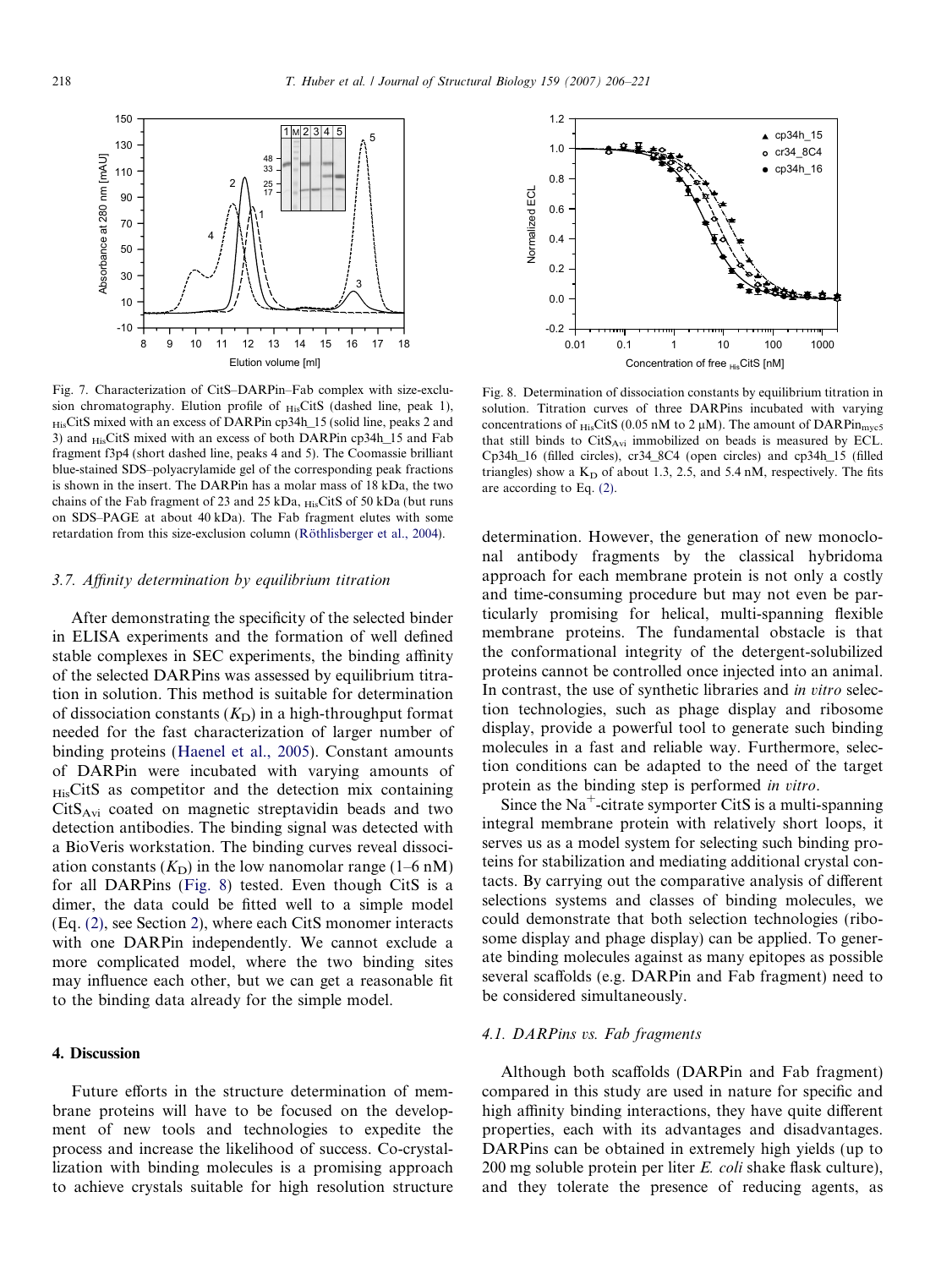DARPins do not contain any disulfide bonds or free cysteines. The Fab fragments are about 2.5 times the size of DARPins (50 vs. 18 kDa, [Fig. 1](#page-2-0)) and may present a larger hydrophilic surface for stable protein–protein contacts in the crystal. As the binding site resides at the tip of the Fab fragment, compared to a more shallow binding groove along the DARPin, the Fab fragment can protrude further out and potentially leave more space in the crystal for the membrane bound detergent molecules. However, Fab fragments are built from several domains and therefore display more conformational flexibility than the very rigid and stable ankyrin fold. Most importantly, the binding surface is realized completely differently in the two scaffolds. In DARPins, the binding residues reside in stable secondary structure elements and short  $\beta$ -turns, displaying an ideal shape complementary to folded proteins ([Fig. 1](#page-2-0)), whilst being less suitable to bind unstructured peptides. Therefore, both the molecular design and the in vitro selection strategy significantly increase the likelihood of obtaining binders against structural epitopes, rather than unstructured tails. In antibodies, flexible loops with varying size form the binding site to ensure the recognition of a wide range of antigens (such as small molecules, peptides or entire proteins). Therefore, completely independent epitopes can be bound by the two scaffolds (as shown in this study), which can and should be exploited for the *in vitro* generation of binding molecules for co-crystallization.

#### 4.2. Ribosome display vs. phage display

This study demonstrates that both phage display and ribosome display are well suited for in vitro selection of binding proteins, even in detergent-containing buffers needed for membrane proteins. Phage display, when carried out in solution, showed higher enrichment of binding molecules after four cycles than ribosome display, which

was carried out on immobilized membrane protein in the example described here. However, fast enrichment obtained by very stringent selection conditions can lead to lower diversity within the selected binding molecule population, with the caveat that none of the selected binders may have the desired properties needed for co-crystallization. It is therefore important to find the right balance between the number of selection cycles, the stringency of washing steps and the selection system applied. We would like to reemphasize that both ribosome display and phage display can be carried out in solution or on surfaces (see next section).

## 4.3. Solution panning vs. surface panning

The—unwanted—selection of BAD-specific DARPins shows how the applied immobilization method can influence the outcome of a selection. First, the use of a fusion protein for selection always bears a risk to generate unwanted binders against the fusion partner. However, if a fusion partner is needed because of solubility or stability issues, fusion proteins should be changed between subsequent selection rounds or a prepanning step on the fusion partner should be included. Second, the immobilization of the antigen prior to the panning step can mask potential binding epitopes. The use of a longer linker between protein and immobilization tag or a mixture of antigens which carry the immobilization tag either at the N- or the C-terminus can circumvent such an event.

# 4.4. Workflow

We established an efficient workflow for the characterization of potential binding proteins that allows rapid identification of binding molecules suitable for co-crystallization (Table 2). First, we had to evaluate and adapt the

Table 2

Overview of the workflow for the screening and characterization of DARPins after the selection

| Step                          | Ribosome display                                           | Phage display                                                                      | Comments                                                                                              |
|-------------------------------|------------------------------------------------------------|------------------------------------------------------------------------------------|-------------------------------------------------------------------------------------------------------|
| Pool ELISA                    | Fourth round (then 70 clones<br>were picked for screening) | Third and fourth round (then 62 clones of<br>each round were picked for screening) | Defines of which round the analysis of single clones is<br>worthwhile                                 |
| Crude extract<br><b>ELISA</b> | $35\% (25)^{a}$                                            | n.d. <sup>b</sup>                                                                  | Clones that show binding                                                                              |
| Phage ELISA                   | n.a. <sup>c</sup>                                          | $89\%$ $(110)^a$                                                                   | Clones that show binding                                                                              |
| Competition<br><b>ELISA</b>   | $14\%$ (10)                                                | $17\%$ (19)                                                                        | Competition with free CitS indicates specificity                                                      |
| Sequencing                    | $14\%$ (10)                                                | $9\%$ (11)                                                                         | Identification of non-identical DARP in sequences                                                     |
| <b>SEC</b>                    | $1.4\%$ (1)                                                | $1.6\%$ (2)                                                                        | Formation of a well defined, stable complex in<br>solution, no aggregation even at high concentration |
| Affinity                      | $2.5 \text{ nM}$                                           | 1.3 nM, 5.4 nM                                                                     | Equilibrium titration for affinity determination;<br>ranking of binders according to the $K_{\rm D}$  |
| Competition<br><b>ELISA</b>   | All recognize overlapping epitopes as all are competable   |                                                                                    | Competition with free DARPins distinguishes<br>overlapping or different epitopes                      |

Binding proteins that pass each screening step are given as percentage of the number of initially screened binders.

<sup>a</sup> For this study, initially 70 single clones of ribosome selection and 124 of phage display selection were screened (then 62 from round 3 and 62 from round 4). In parentheses the absolute number of clones is given.

 $<sup>b</sup>$  n.d., not done.</sup>

<sup>c</sup> n.a., not applicable.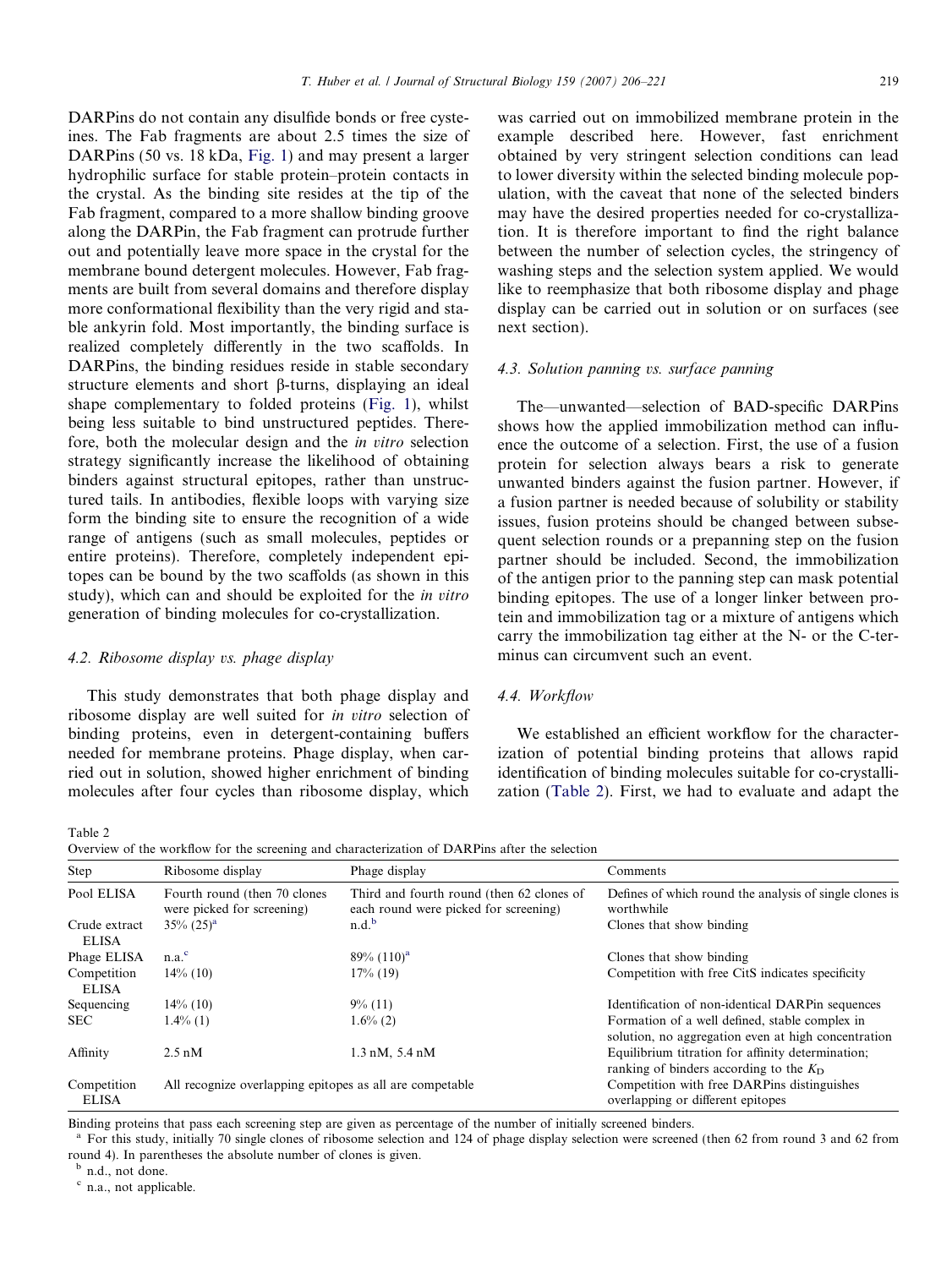<span id="page-14-0"></span>methods, with respect to reliability to work under conditions required for membrane proteins. Then, we chose a format to screen and fully characterize the binding molecules with the least effort and time consumption. As first screen, single clone crude extract ELISA is used. This assay must distinguish specific binding to the membrane protein from binding to fusion partners, tags, streptavidin or BSA used for blocking. The most straightforward test for all of the requirements above in a single experiment is the competition of the binding signal with the membrane protein itself. This assay also tests whether binding occurs only to a surface-bound form of the membrane protein, which would indicate that binding is most probable to a nonnative state of the membrane protein. As second screen, SEC is performed using purified DARPins to check for complex formation in solution. Binding proteins which show complete complex formation and form no soluble aggregates are then retested at high concentration (data not shown), in order to predict whether they might be aggregation-prone under crystallization conditions. As last screen, a  $K<sub>D</sub>$  determination of the binder will help to further rank the selected binders to ensure the isolation of intact complexes. A competition ELISA with several purified DARPins finally reveals whether the binding proteins recognize the same or different, non-overlapping epitopes.

Even without robotic systems, several hundreds of clones can by analyzed by ELISA a day. A SEC-system with an autosampler runs 20–30 samples a day, and with the BioVeris workstation we can determine the binding affinities of around 20 binding proteins a day, both with a minimum of hands-on time. We have developed a workflow that allows us to obtain a characterized binder for cocrystallization within the time period of less than a month.

## 5. Conclusions

We have selected specific and high-affinity binding molecules to the Na<sup>+</sup>-citrate symporter CitS and established an efficient way of characterizing them. All steps of the characterization (ELISA, automated SEC-MALS, affinity determination with BioVeris) are compatible with higher throughput to obtain binding molecules against one or preferentially several membrane proteins. Additionally, the use of two classes of binding molecules is very useful to obtain binders against different epitopes. Therefore, the combination of in vitro selection and screening presented here opens up a robust approach for the generation of specific, highaffinity binding molecules suitable for co-crystallization experiments with membrane proteins. Indeed, preliminary results of co-crystallization with selected DARPins seem to corroborate this approach, as well-diffracting crystals of CitS complexes have been obtained.

# Acknowledgments

This work was supported by the NCCR Structural Biology. The authors thank Prof. Markus Grütter, Dr. K. Martin Pos, Daniel Frey, Dr. Patrick Amstutz, and Dr. Michael T. Stumpp for helpful discussions.

## Appendix A. Supplementary data

Supplementary data associated with this article can be found, in the online version, at [doi:10.1016/j.jsb.](http://dx.doi.org/10.1016/j.jsb.2007.01.013) [2007.01.013](http://dx.doi.org/10.1016/j.jsb.2007.01.013).

#### References

- Berman, H.M., Westbrook, J., Feng, Z., Gilliland, G., Bhat, T.N., Weissig, H., Shindyalov, I.N., Bourne, P.E., 2000. The Protein Data Bank. Nucleic Acids Res. 28, 235–242.
- Binz, H.K., Amstutz, P., Plückthun, A., 2005. Engineering novel binding proteins from nonimmunoglobulin domains. Nat. Biotechnol. 23, 1257–1268.
- Binz, H.K., Stumpp, M.T., Forrer, P., Amstutz, P., Plückthun, A., 2003. Designing repeat proteins: well-expressed, soluble and stable proteins from combinatorial libraries of consensus ankyrin repeat proteins. J. Mol. Biol. 332, 489–503.
- Binz, H.K., Amstutz, P., Kohl, A., Stumpp, M.T., Briand, C., Forrer, P., Grütter, M.G., Plückthun, A., 2004. High-affinity binders selected from designed ankyrin repeat protein libraries. Nat. Biotechnol. 22, 575–582.
- Bork, P., 1993. Hundreds of ankyrin-like repeats in functionally diverse proteins: mobile modules that cross phyla horizontally? Proteins 17, 363–374.
- DeLano, W.L., 2002. The PyMOL Molecular Graphics System. DeLano Scientific, Palo Alto, CA, USA. Available from: << http:// www.pymol.org>.
- Ewert, S., Huber, T., Honegger, A., Plückthun, A., 2003. Biophysical properties of human antibody variable domains. J. Mol. Biol. 325, 531–553.
- Folta-Stogniew, E., Williams, K., 1999. Determination of molecular masses of proteins in solution: Implementation of an HPLC size exclusion chromatography and laser light scattering service in a core laboratory. J. Biomol. Tech. 10, 51–63.
- Haenel, C., Satzger, M., Ducata, D.D., Ostendorp, R., Brocks, B., 2005. Characterization of high-affinity antibodies by electrochemiluminescence-based equilibrium titration. Anal. Biochem. 339, 182–184.
- Hanes, J., Plückthun, A., 1997. In vitro selection and evolution of functional proteins by using ribosome display. Proc. Natl. Acad. Sci. USA 94, 4937–4942.
- Hoogenboom, H.R., 2002. Overview of antibody phage-display technology and its applications. Methods Mol. Biol. 178, 1–37.
- Hoogenboom, H.R., 2005. Selecting and screening recombinant antibody libraries. Nat. Biotechnol. 23, 1105–1116.
- Hunte, C., Michel, H., 2002. Crystallisation of membrane proteins mediated by antibody fragments. Curr. Opin. Struct. Biol. 12, 503–508.
- Kästner, C.N., Dimroth, P., Pos, K.M., 2000. The  $Na<sup>+</sup>$ -dependent citrate carrier of Klebsiella pneumoniae: high-level expression and site-directed mutagenesis of asparagine-185 and glutamate-194. Arch. Microbiol. 174, 67–73.
- Kästner, C.N., Prummer, M., Sick, B., Renn, A., Wild, U.P., Dimroth, P., 2003. The citrate carrier CitS probed by single-molecule fluorescence spectroscopy. Biophys. J. 84, 1651–1659.
- Kleymann, G., Ostermeier, C., Ludwig, B., Skerra, A., Michel, H., 1995. Engineered Fv fragments as a tool for the one-step purification of integral multisubunit membrane protein complexes. Biotechnology (NY) 13, 155–160.
- Knappik, A., Ge, L., Honegger, A., Pack, P., Fischer, M., Wellnhofer, G., Hoess, A., Wölle, J., Plückthun, A., Virnekäs, B., 2000. Fully synthetic human combinatorial antibody libraries (HuCAL) based on modular consensus frameworks and CDRs randomized with trinucleotides. J. Mol. Biol. 296, 57–86.